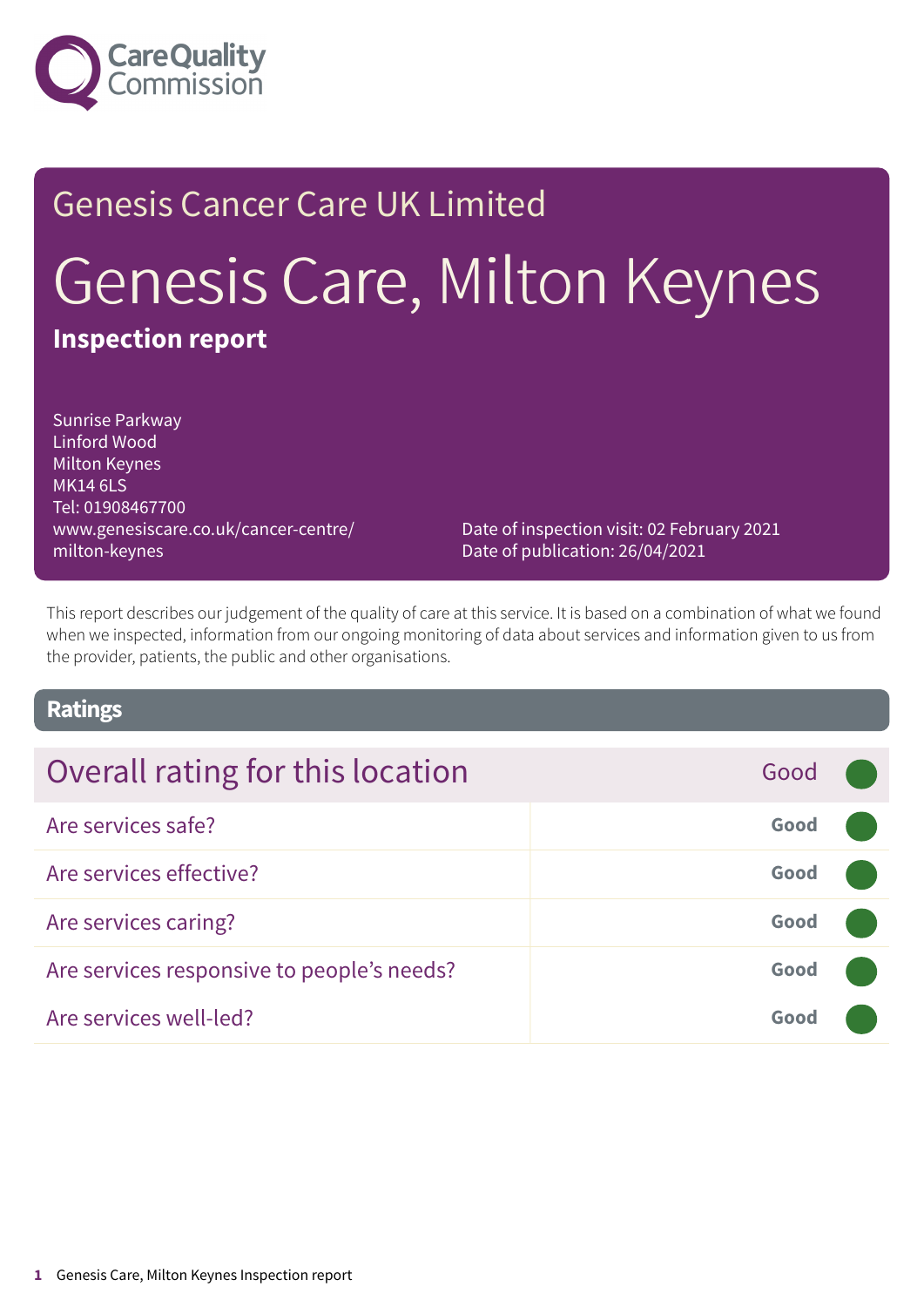#### **Overall summary**

This was the first rated inspection for Genesis Care Milton Keynes. We rated it as good because:

- The service had enough staff to care for patients and keep them safe. Staff had training in key skills, understood how to protect patients from abuse, and managed safety well. The service controlled infection risk well. Staff assessed risks to patients, acted on them and kept good care records. They managed medicines well. The service managed safety incidents well and learned lessons from them. Staff collected safety information and used it to improve the service.
- Staff provided good care and treatment, gave patients enough to eat and drink, and gave them pain relief when they needed it. Managers monitored the effectiveness of the service and made sure staff were competent. Staff worked well together for the benefit of patients, advised them on how to lead healthier lives, supported them to make decisions about their care, and had access to good information.
- Staff treated patients with compassion and kindness, respected their privacy and dignity, took account of their individual needs, and helped them understand their conditions. They provided emotional support to patients, families and carers.
- The service planned care to meet the needs of the people who used it, took account of patients' individual needs, and made it easy for people to give feedback. People could access the service when they needed it and did not have to wait too long for treatment.
- Leaders ran services well using reliable information systems and supported staff to develop their skills. Staff understood the service's vision and values, and how to apply them in their work. Staff felt respected, supported and valued. They were focused on the needs of patients receiving care. Staff were clear about their roles and accountabilities. The service engaged well with patients and the community to plan and manage services and all staff were committed to improving services continually.

However:

- Some fire safety requirements were not adhered to.
- Some policies were unclear and contradictory.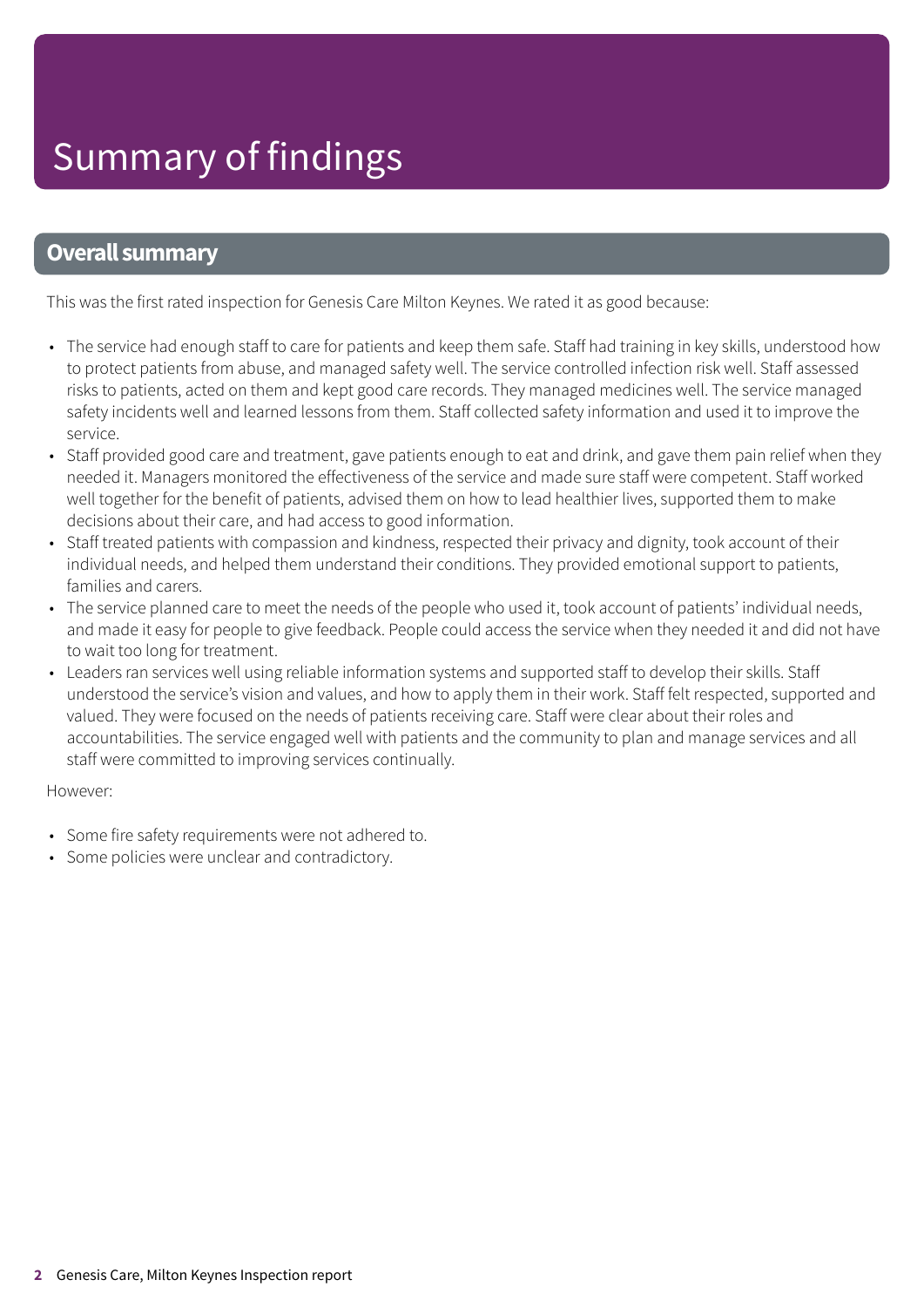### Summary of findings

#### **Our judgements about each of the main services**

#### **Service Rating Summary of each main service**

**Medical care (Including older people's care)**



GenesisCare Milton Keyes is operated by Genesis Cancer Care UK Limited. The centre provides diagnosis and treatment to patients over 18 years old. The service offers both chemotherapy and radiotherapy treatments in a modern purpose-built facility.

There is a wellbeing centre and an exercise clinic. There are no overnight beds.

We inspected this service using our comprehensive inspection methodology and using our cancer framework. We carried out an unannounced inspection on 9 February 2021.

To get to the heart of patients' experiences of care and treatment, we ask the same five questions of all services: are they safe, effective, caring, responsive to people's needs, and well-led? Where we have a legal duty to do so we rate services' performance against each key question as outstanding, good, requires improvement or inadequate.

Throughout the inspection, we took account of what people told us and how the provider understood and complied with the Mental Capacity Act 2005. The main service provided by this hospital was oncology.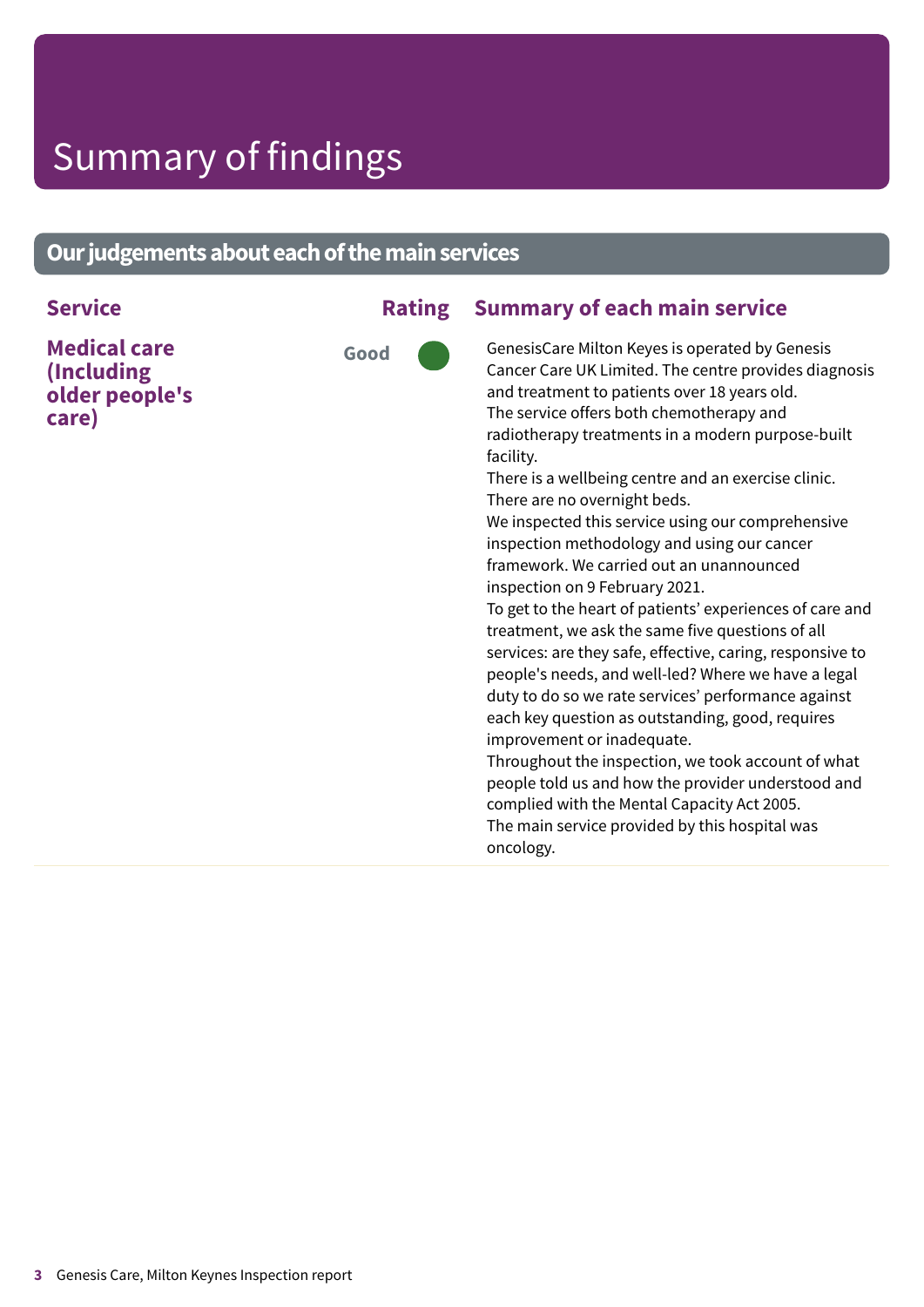# Summary of findings

#### **Contents**

| Summary of this inspection                    | Page |
|-----------------------------------------------|------|
| Background to Genesis Care, Milton Keynes     | .5.  |
| Information about Genesis Care, Milton Keynes | .5   |
| Our findings from this inspection             |      |
| Overview of ratings                           | 7    |
| Our findings by main service                  | 8    |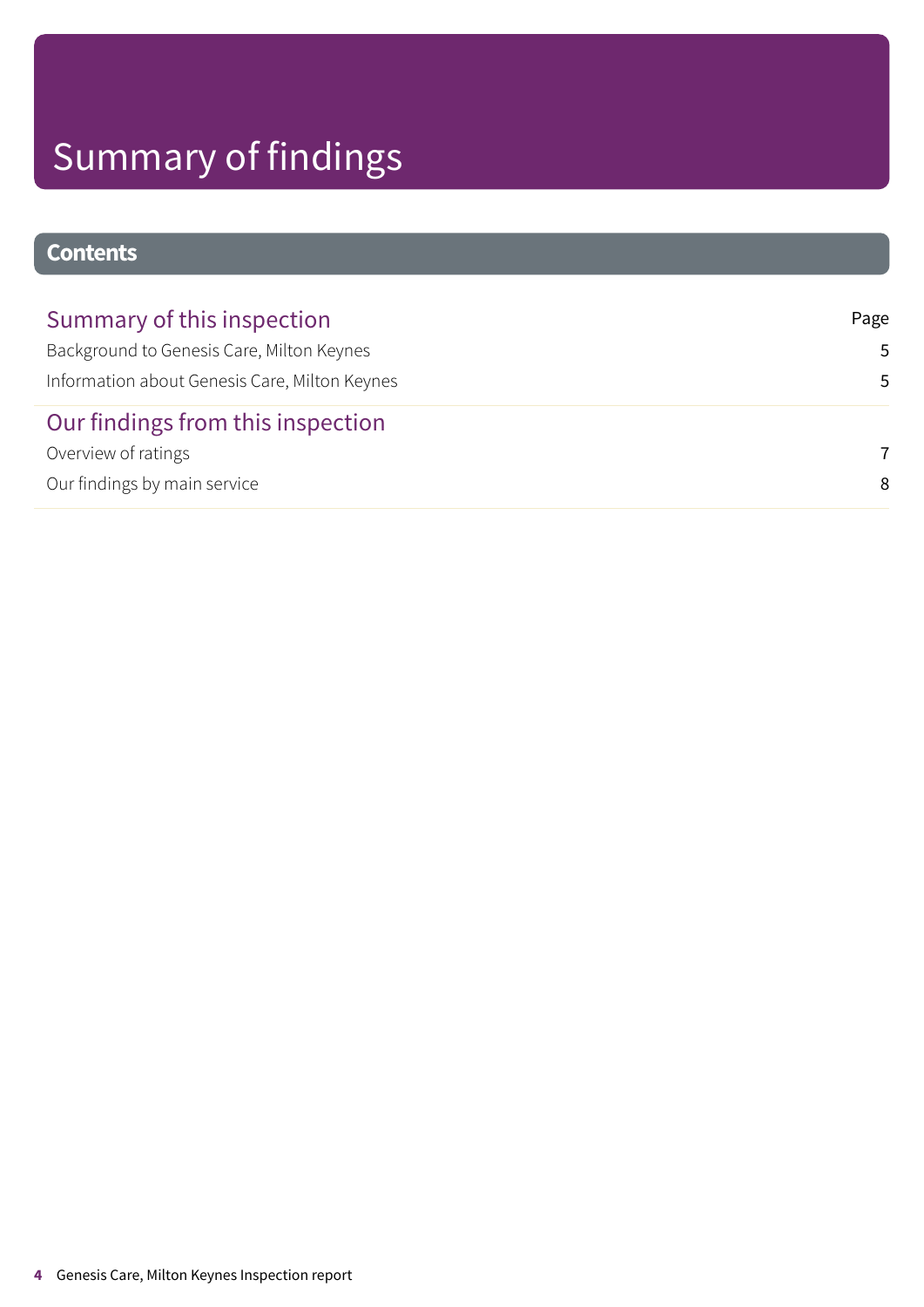#### <span id="page-4-0"></span>**Background to Genesis Care, Milton Keynes**

Genesis Care Milton Keynes is an independent provider of cancer services and is one of fourteen locations across the country. It offers chemotherapy, radiotherapy and the associated diagnostic and outpatient services to local patients and to those from abroad.

The service is operated from a modern, standalone building which is not shared with any other healthcare provider. The unit was open from 8am until 8pm each weekday although therapies only took place from 8:30am until 5pm.

Genesis Care Milton Keynes has a registered manager in position who has been in post for two years.

The regulated activities are:

- Treatment of disease, disorder or injury
- Family planning
- Diagnostics and screening.

The main service provided by the centre was cancer care. We have inspected and reported all cancer care services under the CQC Cancer Assessment Framework.

#### <span id="page-4-1"></span>**Howwecarriedoutthis inspection**

We carried out an unannounced, responsive, comprehensive inspection at this location following actions taken in response to concerns raised in 2020.

The team that carried out this inspection comprised a CQC lead inspector, a second CQC inspector and a specialist advisor with expertise in radiotherapy. The inspection team was overseen by Bernadette Hanney, Head of Hospital Inspection.

We visited all parts of the clinic and spoke to staff from all areas of the service. We reviewed four sets of patient notes and observed care and treatment.

We spoke to four patients and two relatives about their experiences in the clinic.

You can find information about how we carry out our inspections on our website: https://www.cqc.org.uk/what-we-do/ how-we-do-our-job/what-we-do-inspection.

#### **Outstanding practice**

We found the following outstanding practice:

• The provider had introduced Surface Guidance Radiotherapy Treatment (SGRT). This technology allows radiation to be targeted from direct surface measurement without the need for skin marking, and when used in conjunction with Deep Inspiration Breath Holding (DIBH) better reduces the radiation dose to the heart.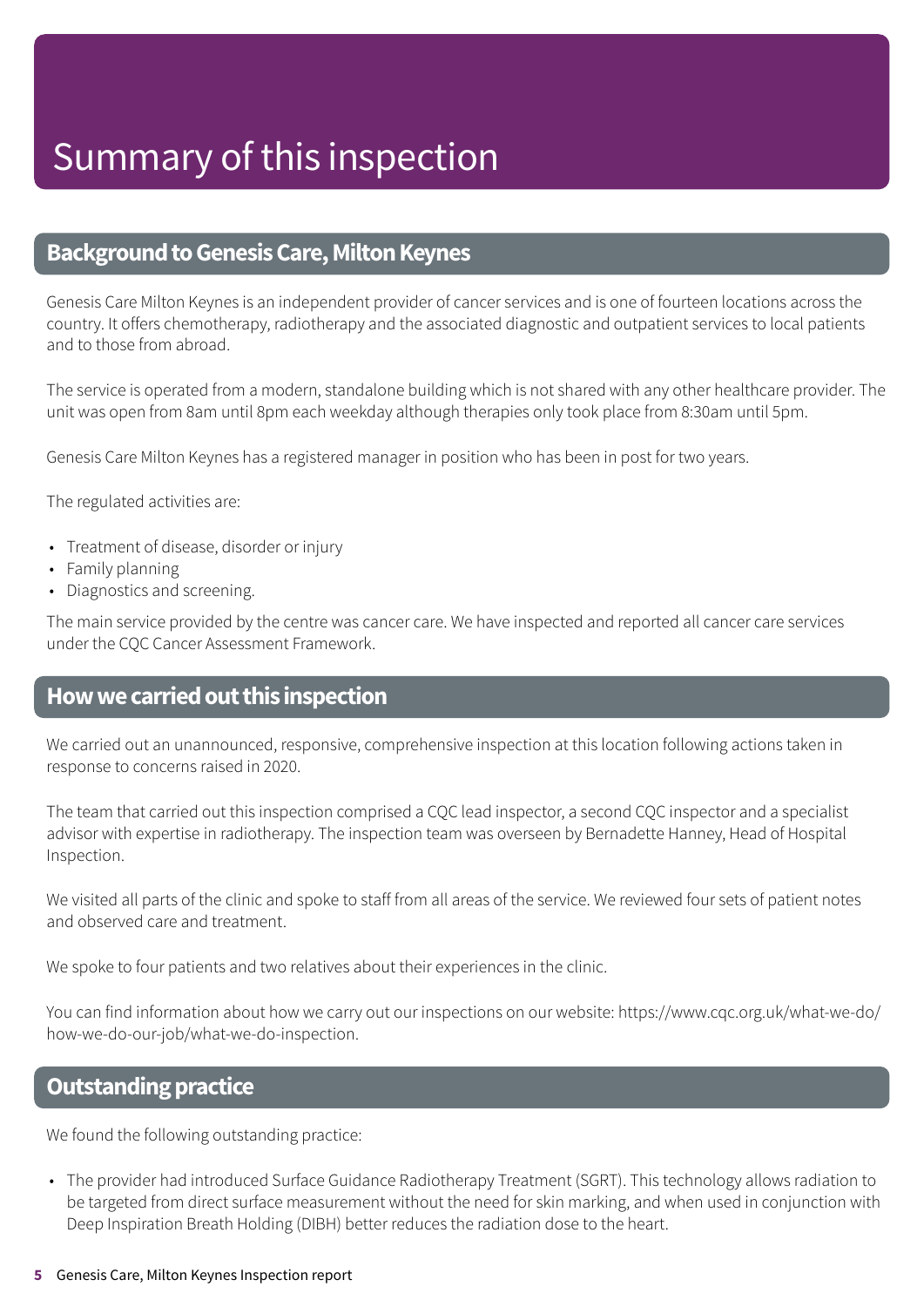### Summary of this inspection

- The provider had introduced "smart" infusion devices for the delivery of chemotherapy drugs which were integrated with a computer network. These types of system can reduce errors through the use of drug and protocol libraries and communication with electronic prescribing and electronic patient record systems.
- The service provided patients with taxi transfers from home to the centre, for the treatment so, patients and those close to them did not have to worry about how they would get to the centre.

#### **Areas forimprovement**

#### **Action the service SHOULD take to improve:**

- The service should ensure that staff understand the risks associated with obstructing fire doors and not wedge them open.
- The provider should consider reviewing the pregnancy policy to make clear how the phrase, "if greater accuracy required to undertake a blood test" is to be interpreted.
- The provider should review the consent policy to ensure that it accurately reflects expectations and practice and complies with the equality act.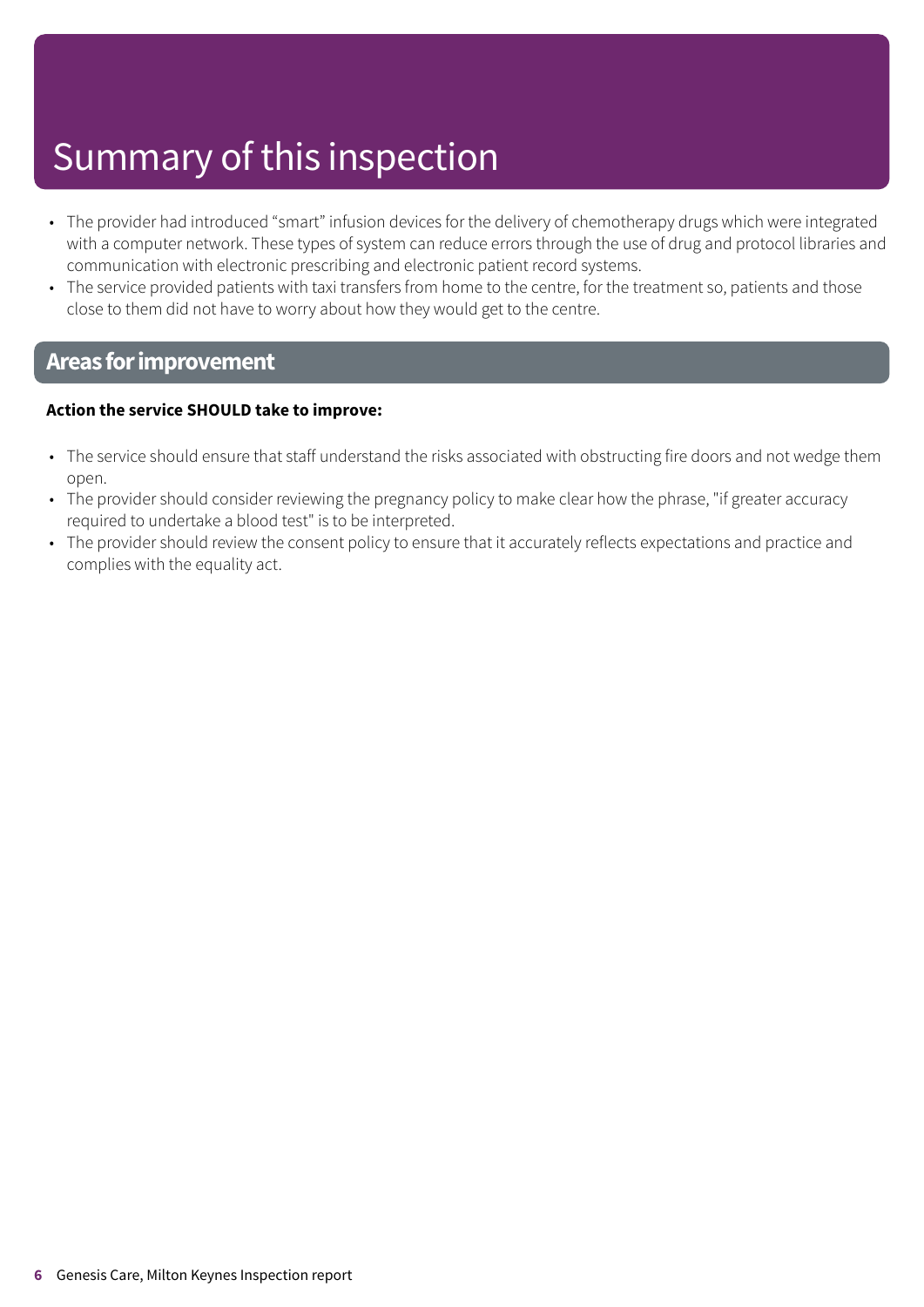## Our findings

### <span id="page-6-0"></span>**Overview of ratings**

Our ratings for this location are:

|                                                 | Safe | <b>Effective</b> | Caring | Responsive | Well-led | <b>Overall</b> |
|-------------------------------------------------|------|------------------|--------|------------|----------|----------------|
| Medical care (Including<br>older people's care) | Good | Good             | Good   | Good       | Good     | Good           |
| <b>Overall</b>                                  | Good | Good             | Good   | Good       | Good     | Good           |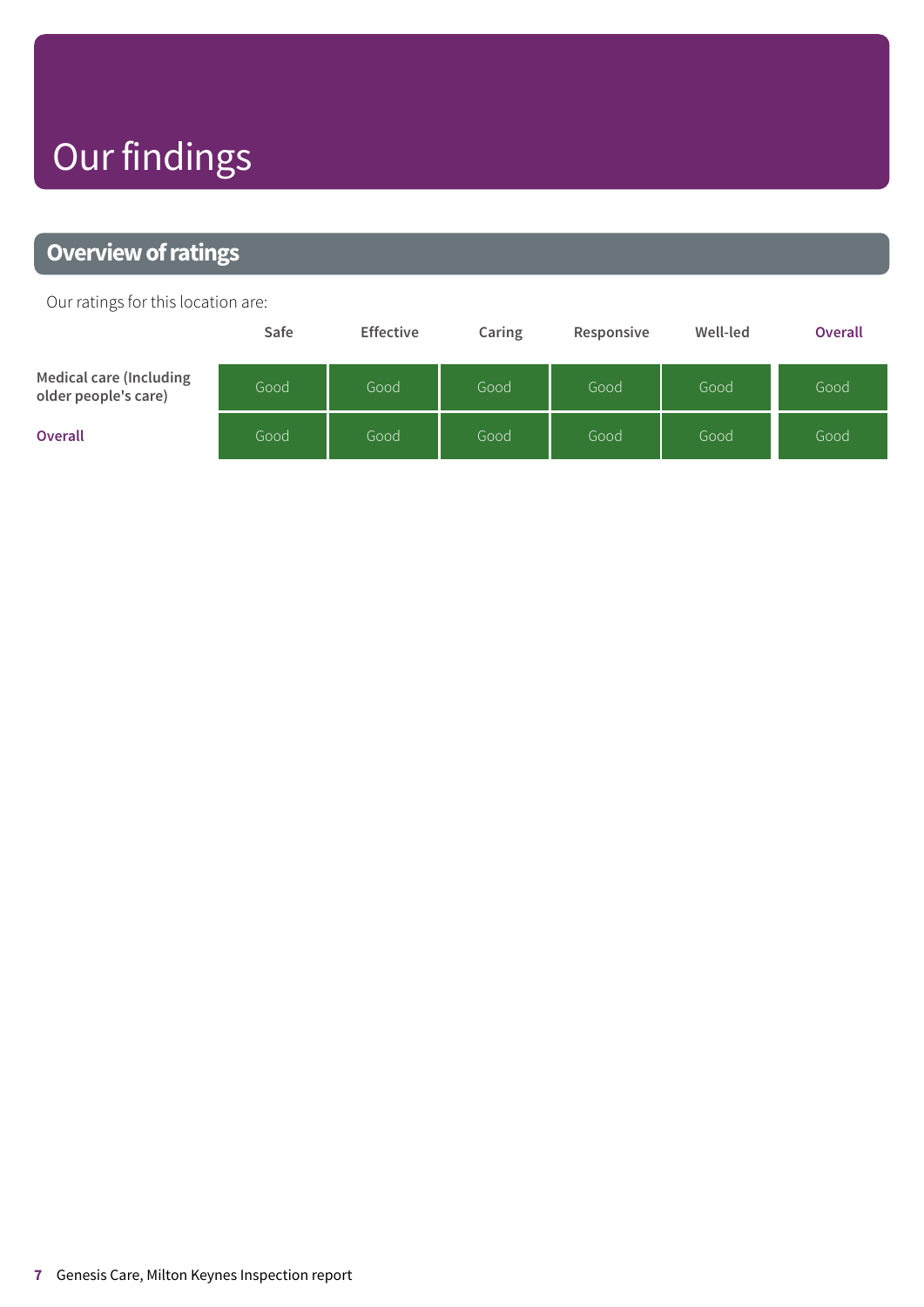**Good –––**

### <span id="page-7-0"></span>Medical care (Including older people's care)

| Safe             | Good |  |
|------------------|------|--|
| <b>Effective</b> | Good |  |
| Caring           | Good |  |
| Responsive       | Good |  |
| <b>Well-led</b>  | Good |  |

#### **Are Medical care (Including older people's care) safe?**

We rated it as good because:

#### **Mandatory Training**

#### **The service provided mandatory training in key skills to all staff and made sure everyone completed them**

Staff received and kept up to date with their mandatory training.

All staff received comprehensive and suitable mandatory training according to a matrix which specified the training needs of each member of staff's job profile. Training was provided either on-line, face-to-face or through practical sessions. We noted that a training module for staff in safe working from home formed part of the training for all staff demonstrating that the mandatory training system responded to changing circumstances.

Managers monitored mandatory training and alerted staff when they needed to update their training. This was readily achieved through colour coded reports that identified staff who were coming up for, or who had missed their training anniversary.

We reviewed the mandatory training compliance for the location and noted that it was high. For most requirements 100% of staff were up to date and for the others it was over 90%. One exception was moving and handling training for which the e-learning was 96% but the practical training was very low at 63%. This appeared to be company-wide issue due to COVID-19 restrictions and represented a conscious risk decision rather than an omission.

When we carried out our inspection this was raised by the registered manager and they told us that they had now arranged a safe and effective way of training staff under the restrictions of Covid-19. 14 staff had received their practical manual handling training the previous week and that everyone else would receive it in the coming weeks.

#### **Safeguarding**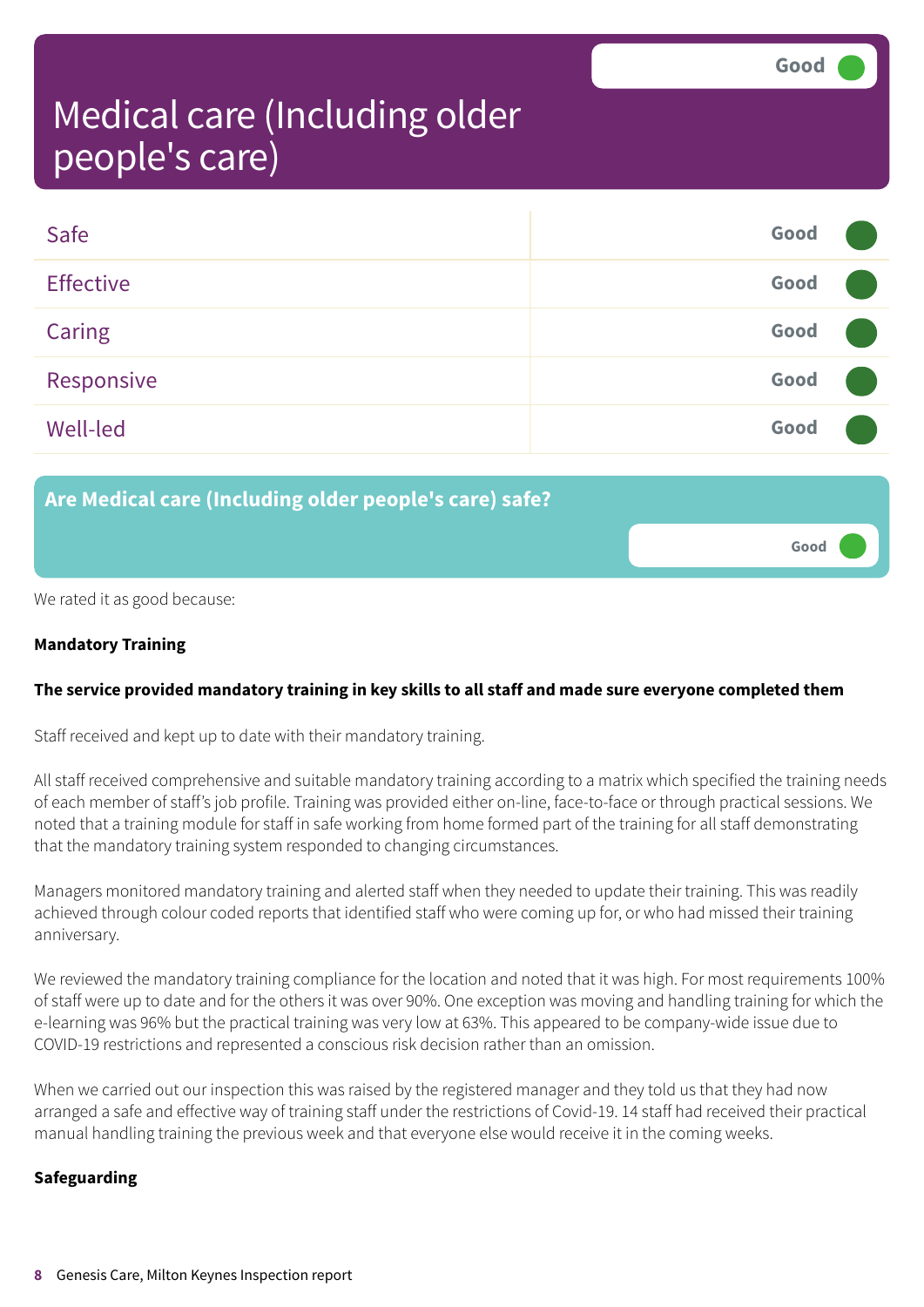#### Staff understood how to protect patients from abuse and the service worked well with other agencies to do so. **Staff had training on how to recognise and report abuse and they knew how to apply it.**

All staff were trained to safeguarding adults level one and all clinical staff were trained to safeguarding adults level two. Similarly, although no children were treated at the clinic, all staff had safeguarding children level one training and all clinical staff were trained to safeguarding children level 2. Yearly updates to safeguarding training were mandatory and the clinics compliance rate was 100%.

We asked for the most recent example of when a safeguarding referral had been made. We were told that a patient had disclosed that they were a victim of domestic violence and staff knew that there were children in the home.

All staff had Disclosure and Baring Service (DBS) checks prior to appointment.

Staff were knowledgeable and confident about safeguarding despite it being infrequently needed.

There was a named safeguarding lead for the organisation. Staff who we spoke to were aware of who it was, and contact details were displayed on posters. However, some of these were out of date and had the wrong name. When we pointed this out, they were removed from the notice boards. The registered manager was trained to children's safeguarding level three and their contact details were easily available.

#### **Cleanliness, infection control and hygiene**

#### **The service controlled infection risk well. Staff used equipment and control measures to protect patients, themselves and others from infection. They kept equipment and the premises visibly clean.**

The clinic was located in a modern, spacious and airy building. Furnishings were suitable and would be easy to keep clean. Although some areas had carpet this was confined to areas where treatment would not take place.

All areas of the building were visibly clean and tidy to a very high standard. Staff wore suitable clothing or uniform and adhered to basic infection prevention standards such as having long hair tied back and being bare below the elbows when dealing with patients.

There was a named local Infection Prevention and Control lead.

There was a suitable and up to date infection prevention and control policy which staff were familiar with. This policy in turn referenced some 20 other policies ranging from the control of legionella, through to cough etiquette.

Staff had received suitable training and were seen to be following their procedures for the safe and effective use of PPE and infection control techniques including the washing of hands. Staff wore suitable uniforms and were bare below the elbow. There were plenty of handwashing facilities and gel dispensers throughout the building.

Staff received mandatory training every year on the prevention of healthcare associated infection as well as more general infection prevention and control training. Additional training in the management of IPC in a pandemic had also been introduced. Local compliance rates for this training were at or very nearly 100% for all these modules.

There were posters about use of PPE including, for example, when to use level 3 Filtering FacePiece (FFP3) masks and how to don and doff correctly.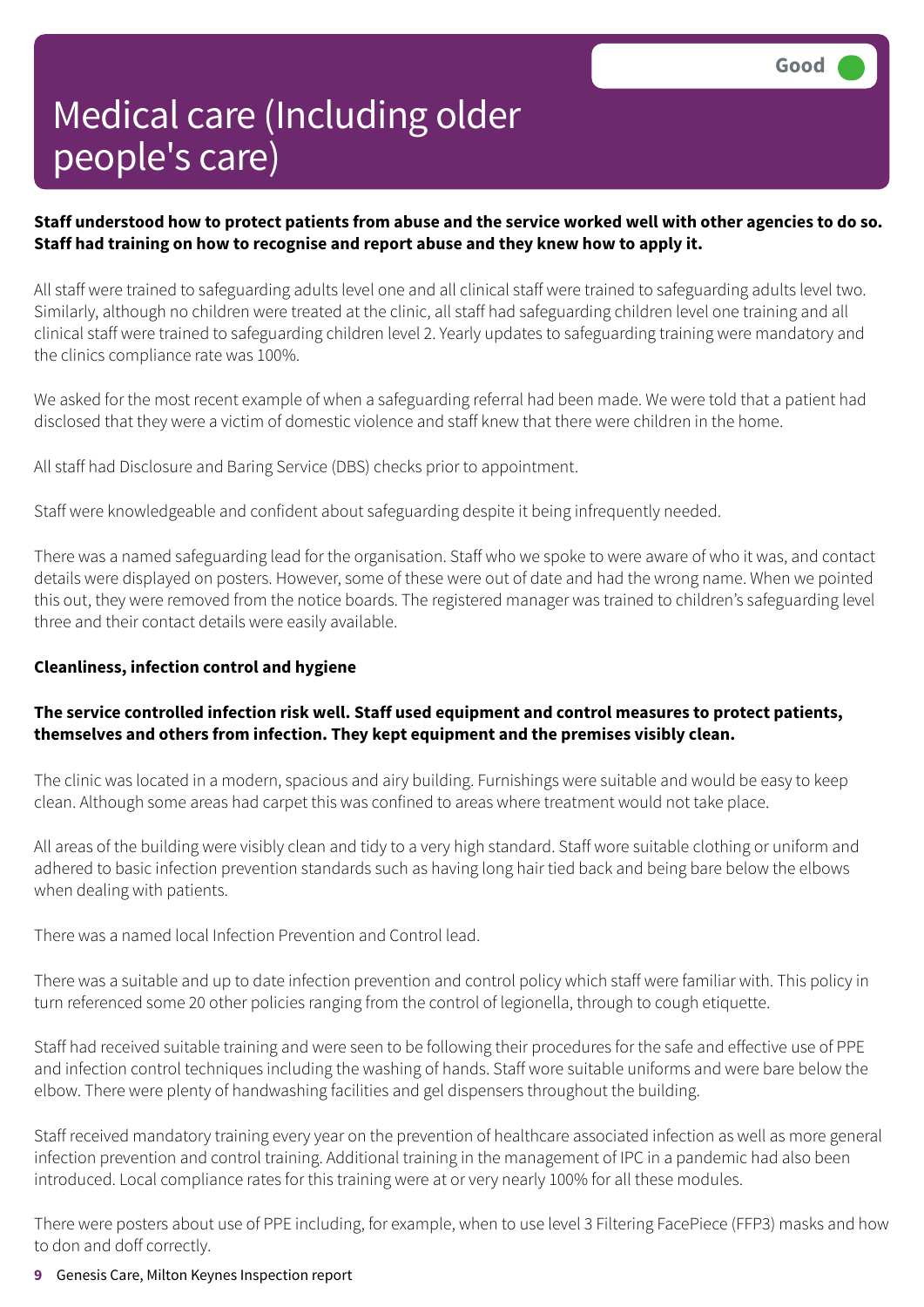PPE was available throughout the building, suitable and in plentiful supply. The registered manager told us that PPE was provided centrally and that they had never run out.

All equipment and treatment rooms were cleaned between patients and equipment was labelled as having been cleaned which is good practice. There was enhanced cleaning for some equipment such as cystoscopes.

Additional cleaning had been introduced to ensure surfaces and touchpoints were wiped down at additional times during the day. Cleaning was carried out against schedules, specifications and in the case of the radiotherapy suite a standard operating procedure. Schedules were completed to indicate that the tasks had been completed and regular audits and spot checks took place. These indicated high compliance with the requirements.

The staff room had been risk assessed for six people to occupy it at the same time and there was an arrangement for staff to stagger their breaks to minimise occupancy. We noted that there were more than six seats in the staff room which might encourage staff to occupy seats closer than was safe. We drew this to the attention of the registered manager who took steps to address the issue.

There was a protocol for ensuring that patients attending for treatment were screened for infection by COVID-19 . Patients had their temperature taken and were asked about relevant symptoms every time they attended the clinic. All patients received a Polymerase Chain Reaction (PCR) COVID-19 test weekly.

There was a protocol in place so that COVID-19 patients could be treated in isolation with enhanced infection control procedures. As, at the time of the inspection, no patients had been infected there had been no need to invoke this protocol.

Regular audits of the COVID-19 procedures and processes were carried out. These had found compliance of a high standard and this correlated with our observations during our inspection. There were also more general IPC audits which included hand hygiene. These too showed compliance to be to a high standard.

As an infection prevention measure the provider asked patients to move directly to treatment areas from the entrance. Patients, who usually arrived by private car were asked to contact the clinic and wait until asked to come into the building. They were asked not to socialise with other patients or staff and the facilities provider had made arrangements for all activity that could be done remotely to take place that way. For example, exercise classes and well-being therapies took place by video call.

Facilities that were normally available such as self-service drinks machines, magazines and patient information leaflets had been removed or taken out of service. When facilities were essential, they were provided in a safer way, usually by staff so the need for patients touch items that had been touched by another person was minimised.

We discussed with the registered manager the processes that the service had in place to test asymptomatic staff for COVID-19. The provider had introduced twice weekly home testing for staff using lateral flow technology. This was done on Wednesdays and Sundays so as to allow any changes to staffing to be accommodated should a result be positive. If a member of staff tested positive, they would be required to access COVID-19 Polymerase Chain Reaction (PCR) test through the NHS.

Staff practised Aseptic Non Touch Technique (ANTT) when appropriate and there was a policy to manage this. We did not have the opportunity to observe staff carrying out this technique, but they were able to confidently describe what they did.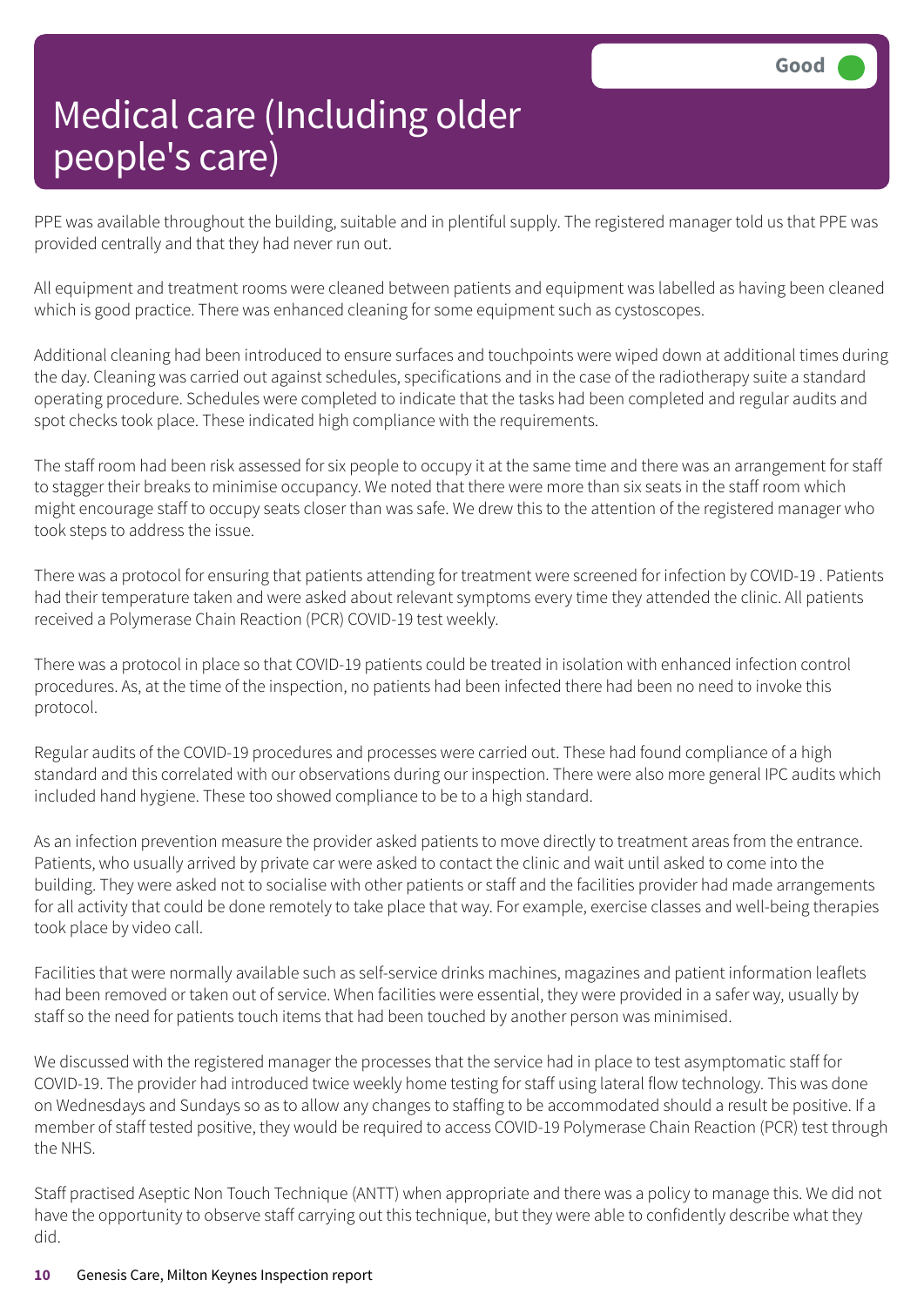#### **Environment and equipment**

#### The design, maintenance and use of facilities, premises and equipment kept people safe. Staff were trained to **use them. Staff managed clinical waste well.**

The building was purpose built as an oncology facility and had many features to keep people safe and to aid effective treatment. The clinic had received the Macmillan Quality Environment Mark which provided assurance that the environment is suitable for cancer treatment.

The clinic was split into two areas. One area held the radiotherapy and imaging equipment and was built to accommodate the need for radiation shielding and to regulate access to radiation controlled areas. There were suitable warning signs in line with relevant legislation. The patient areas were comfortable and safe. There was enough, suitable lifting equipment to ensure patients could be moved and handled safely.

Chemotherapy was delivered in six individual "pods" which were of a standard design and the same equipment was used across them all. These pods were clean, comfortable and had plenty of space for a patient to be accompanied by a relative or friend while staff had enough space to carry out their work safely. We noted that oxygen cylinders were stored in a suitable dock which was a purpose-built mounting located on the wall of the pod. There was also a treatment room for patients that needed or wished to lie down for their therapy.

Medical devices were standardised across the clinic and staff had been provided with training on the specific model of equipment that was used. When we looked at training records, we saw that this was recorded accurately and when appropriate that staff had their competence to use devices assessed before they were deemed as trained. Although the training records appeared to record competences on generic equipment types such as "infusion pump" because the organisation used only one model of each category all training was, in effect, model specific. This could be seen clearly in that all relevant staff had recently received certificates following training on the new infusion devices.

Staff reviewed training in the safe use of medical gases, including oxygen, as part of their yearly mandatory training. Local compliance with this module was 96%.

The organisation had an asset register of the medical devices. We were told that maintenance records were held centrally and were not available locally. However, we looked at a significant number of medical devices and in all cases, they were labelled to indicate that they had been serviced and there was a date stating when the next service was due. No device had gone beyond its next service date.

We were told that most medical devices were maintained through contracts by the manufacturer. Where devices such as patient hoists and weighing scales needed to be maintained by a competent agency it was clear from the labelling that this had been done.

Significant pieces of equipment such as the linear accelerator were maintained through a companywide arrangement of qualified and competent technicians. Provider employed technical staff were called on site in the event of a fault and staff told us that the response time of one hour were satisfactory.

If the radiotherapy treatment equipment was unserviceable the provider had established arrangements to ensure that patients could be treated at another Genesis centre.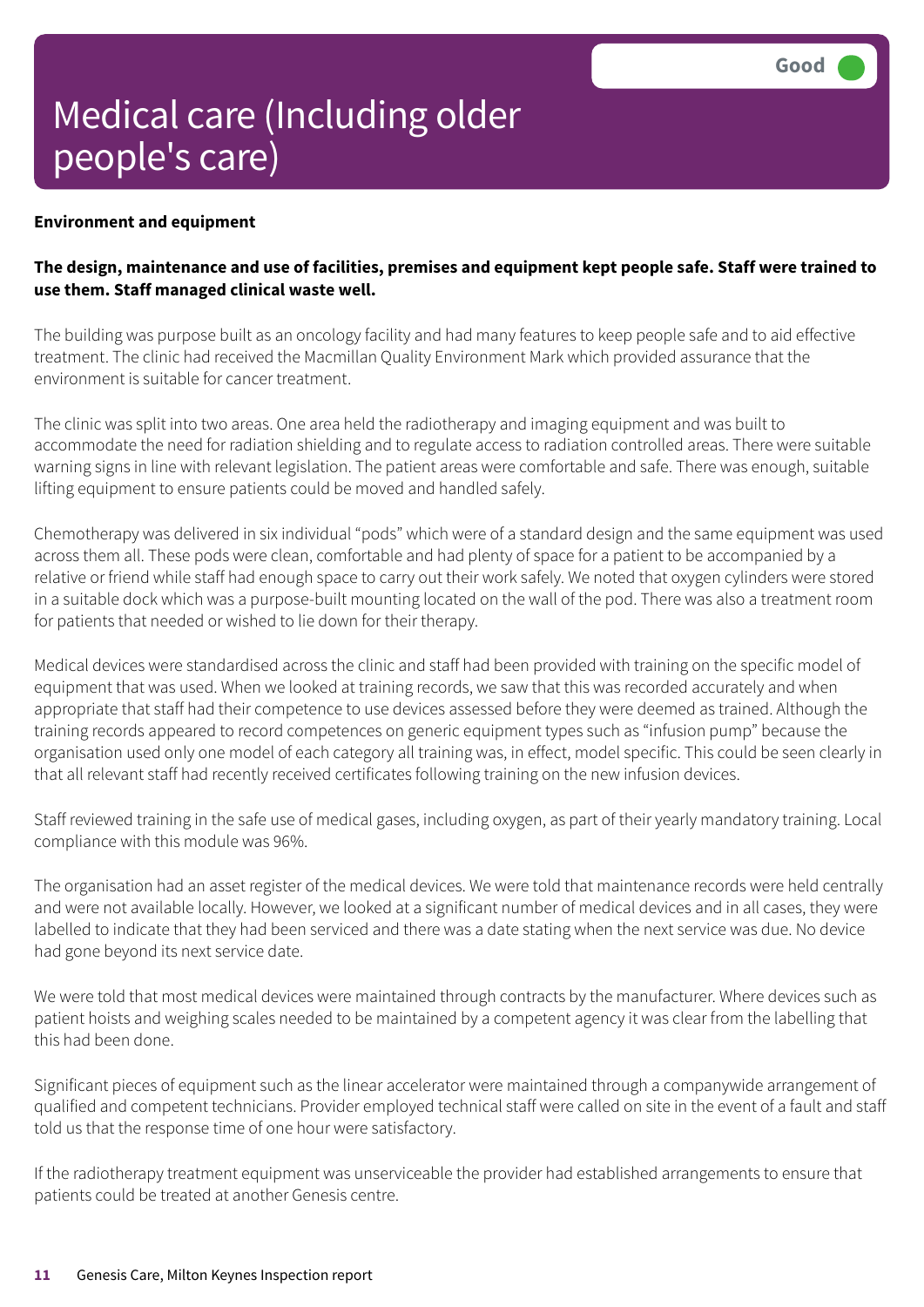Staff received fire safety training each year as part of their mandatory training. The local compliance rate for this module was 100%. Fire alarms and associated systems were regularly tested.

During our walkaround of the unit we noted that the corridors were uncluttered, that fire exits were not obstructed and that they were clearly signposted. Firefighting equipment was suitably placed and had been maintained as required. Fire doors, which prevent fire spreading within a building, had self-closing mechanisms or were linked to the fire alarm system and would automatically close in an emergency.

However, we noted that the fire door to the patient kitchen was wedged open. Many members of staff walked past without identifying this risk which was significant because kitchens are one of the most frequent places that a fire starts. We pointed this out to the registered manager who closed it and said they would remind staff of the need to keep fire doors shut.

The local risk register showed several assessed risks that involved fire safety. However, these were all assessed as low and effective mitigation was in place while the issues were resolved.

Resuscitation equipment and medicines were stored in two purpose-built resuscitation trolleys and these were positioned so that they were closest to locations where they would most likely be needed. The contents of each trolley were identical and were suitable for the emergencies that might occur in the clinic.

There was a procedure where the full contents of each trolley were checked each week and the drawers were secured using an easily broken plastic security tie. Each day there was a check that this tie was unbroken and the items that were stored loose on top of the trolley, including medical devices such as the suction machine, were also checked. Records were kept of this and we could see that the process was adhered to.

There was also eyewash equipment available next to the resuscitation trollies as well as orange glucose boxes that contained the monitoring equipment and medicines to treat a patient suffering from a hypo-glycaemic attack.

There was a Waste Management Policy which covered clinical, cytotoxic and domestic waste.

Pharmacy cytotoxic waste was destroyed according to a suitable process. It was put into colour coded bins then heat sealed between each deposit of waste. The waste was taken away through a contract with a waste company for incineration at a suitably authorised facility.

A cytotoxic spill kit was located in the treatment room adjacent to the chemotherapy treatment pods and there was a policy in place. Staff were familiar with the process and explained what they would do including donning of PPE, cordoning off the area and using absorbent pads to and bleach solution to clean.

There was a store of the kits available for patients who took chemotherapy home. We confirmed that patients were training on how to use chemo spill kits at home.

Non cytotoxic clinical waste was usually stored correctly and disposed of through a contract with a suitable company. However, when we entered the cleaner's store at lunchtime, we noted that a yellow clinical waste bag had been temporarily stored there alongside black domestic waste bags. We drew this to the attention of staff and it was resolved.

The clinic held a radioactive sealed source. There was an effective policy in place to ensure that it was managed safely. This policy gave instruction as to how to deal with any incident including liaison with the local fire and rescue service.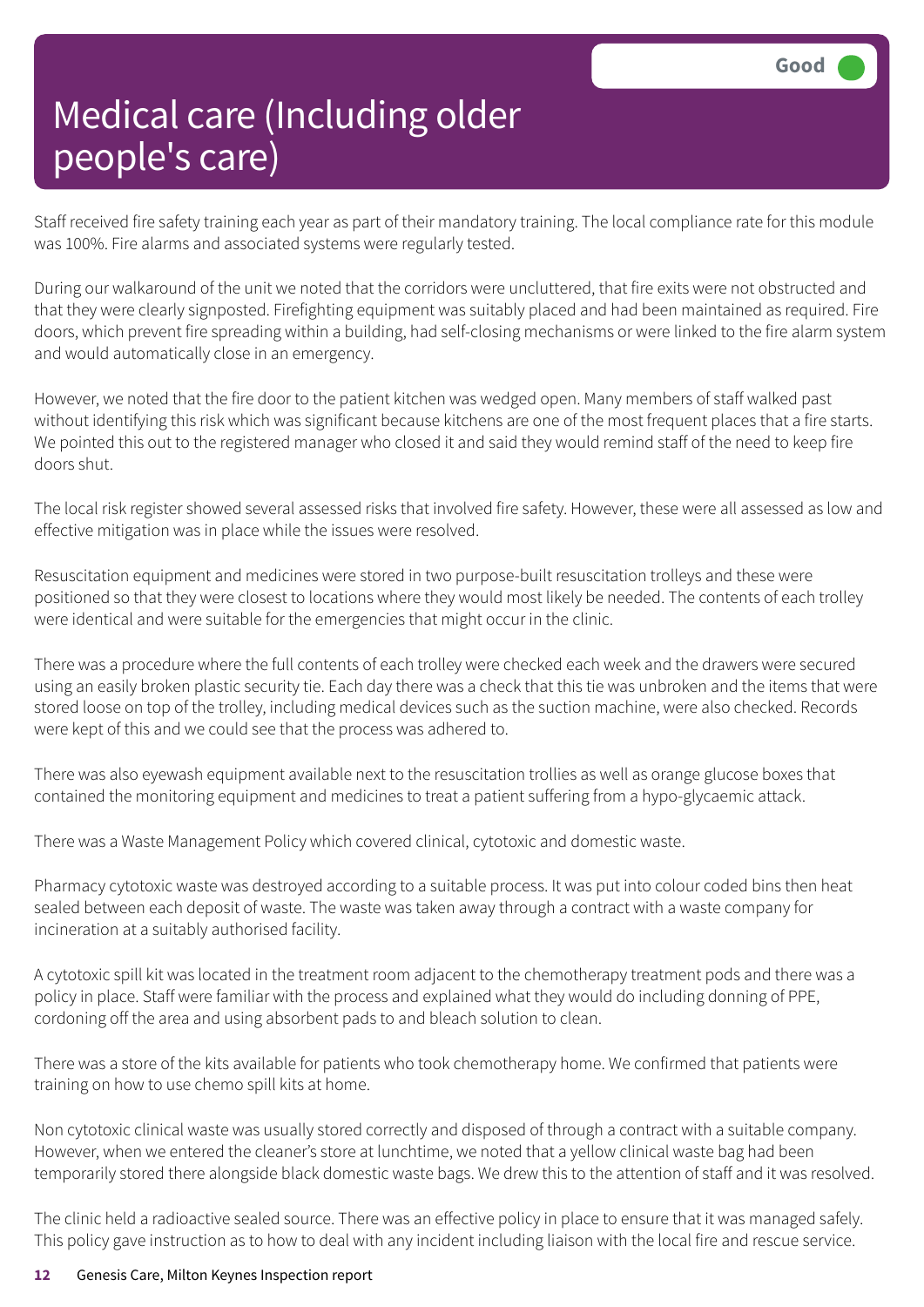All patient toilets had pull cords that activated an emergency alarm.

#### **Assessing and responding to patient risk**

#### **Staff completed and updated risk assessments for each patient and removed or minimised risks. Staff identified and quickly acted upon patients at risk of deterioration**

All patients underwent a thorough assessment prior to treatment and there was a defined set of information to be provided by the referrer without which treatment would not go ahead. This was audited and we noted that the local compliance score was 99%.

When patient attended for chemotherapy treatment, blood tests were done in advance of the first treatment session to ensure they were within normal range. This was able to be repeated using an analyser within the department and if concerning they were escalated to a consultant. Options might be to defer treatment for a week or to treat on consultant confirmation or prescribed medication to increase white blood cell count. This represented a good approach to managing patients with low white blood cells who would be at risk from infection and was managed under the provider's Neutropenic Sepsis Policy.

Each morning the staff took part in a "Daily Huddle" with the manager where they received a briefing for the day. This included identification of the resuscitation team and the designated leader, first aiders on duty and an incident team. Staff were briefed on patients with any particular needs, any ongoing risks, rapid alerts as well as learning from incidents.

Patients were encouraged to telephone the department if they felt unwell. They were given specific information about sepsis and how to act if they were concerned. If necessary, staff would advise the patient to come in and perform a set of clinical observations. If this raised concerns, there was liaison with the patient's consultant, and they would be seen by the Resident Medical Officer (RMO). There was an established pathway arrangement with the local NHS hospital to ensure that in working hours patients would be admitted through contact with an NHS oncology nurse. Out of hours accident and emergency would be used but the oncology service would be informed.

Out of hours there was a nurse led 24-hour assistance line which used the United Kingdom Oncology Nurses (UKON) triage tool and they would advise the patient on what to do including attendance at A&E.

There was a suitable sepsis policy and procedure in place. The clinic had sepsis bundles that could be prescribed by the patient's consultant or the RMO. A first dose of antibiotics would be administered on the say so of the consultant or RMO. There would then be liaison with the local hospital to admit the patient by ambulance.

In the preparation area outside of the CT scanner there was a suction machine and a poster clearly showing the procedure to be undertaken in the event a patient suffered an anaphylactic reaction.

There was no psychology service within the clinic, but staff knew how to recognise when patients needed this support and they would be signposted into other services.

The provider used an external company for resuscitation training, and they had just changed the company that they used. We were told that the previous provider had used scenario training where staff "play out" their actions in a realistic setting and that this would continue with the new provider.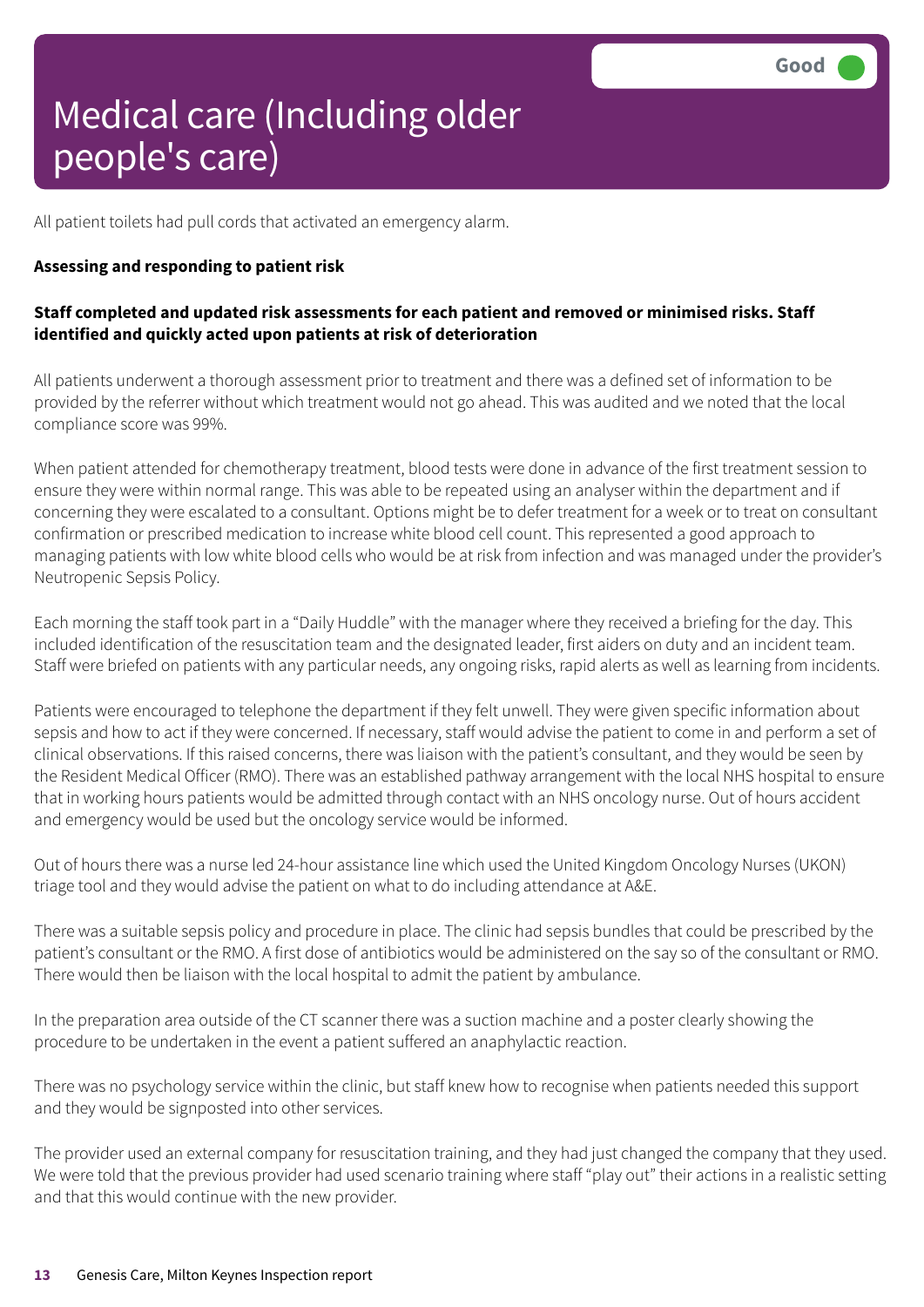All staff received Basic Life Support (BLS) training. All clinical staff had received Intermediate Life Support (ILS) and the RMO was trained to provide Advanced Life Support (ALS). Under the new training arrangements lead nurses would also be trained in ALS.

When we asked staff about any emergency situations that had occurred, they were able to give two examples.

In one case a patient had arrived for treatment and was recognised by the staff as being unwell. The provider followed their protocol and arranged for an urgent transfer to the local NHS hospital by the ambulance service. While waiting for the transfer the staff had ensured that the patient's condition was monitored using the required early warning scoring systems and consideration was given as to the risk of sepsis given their presentation.

In another example a patient had developed a rare, but well recognised, life-threatening complication of their chemotherapy treatment. The provider had provided mandatory training for staff in dealing with this situation, had an established protocol and the equipment needed was immediately available. We spoke to two members of staff who were involved in the successful treatment of the patient and their accounts were consistent with the patient's notes that we reviewed. The patient suffered no harm and staff were rightly proud that the arrangements made by the provider together with their own actions had resulted in the best possible outcome from this emergency which was full recovery of the patient.

The organisation had a policy for managing the unusual, but important, circumstance when a radiotherapy patient was pregnant. When we asked staff about what they would do they were unsure but knew that there was a policy to which they could refer.

We looked at the policy with staff and saw that it stated that a urine test should be done and "if greater accuracy required to undertake a blood test" and to escalate to consultant. There was no clear definition on what "greater accuracy required" meant and when it might be needed. Staff could not offer an explanation as to how they would act.

#### **Staffing**

#### The service had enough staff with the right qualifications, skills, training and experience to keep patients safe **from avoidable harm and to provide the right care and treatment. Managers regularly reviewed and adjusted staffing levels and skill mix, and gave bank, agency and locum staff a full induction.**

All nursing staff were employed directly by the provider other than one who worked as "bank" staff. There was only one open vacancy for a nurse, but they did have a shortfall in administration staffing. This was on the local risk register and this noted that lack of administrative support was having some effect but not on patients.

We were told that staffing was not usually a problem. The clinic had low rates of sickness and staff turnover was very low. We asked how any staff shortfall was managed and we were told it was done by cancelling leave, altering patient attendance and requesting staff from other clinics in the organisation. There was the provision to use agency staff, but this was a last resort.

Because of the specialist nature of the service all staff had the same competencies so, other than to ensure someone able to lead the shift was always on duty, there was no need to have a staffing system that took account of different skills or specialities.

We examined nursing staff rotas for the previous two months and noted that there was no staffing shortfall on any shift.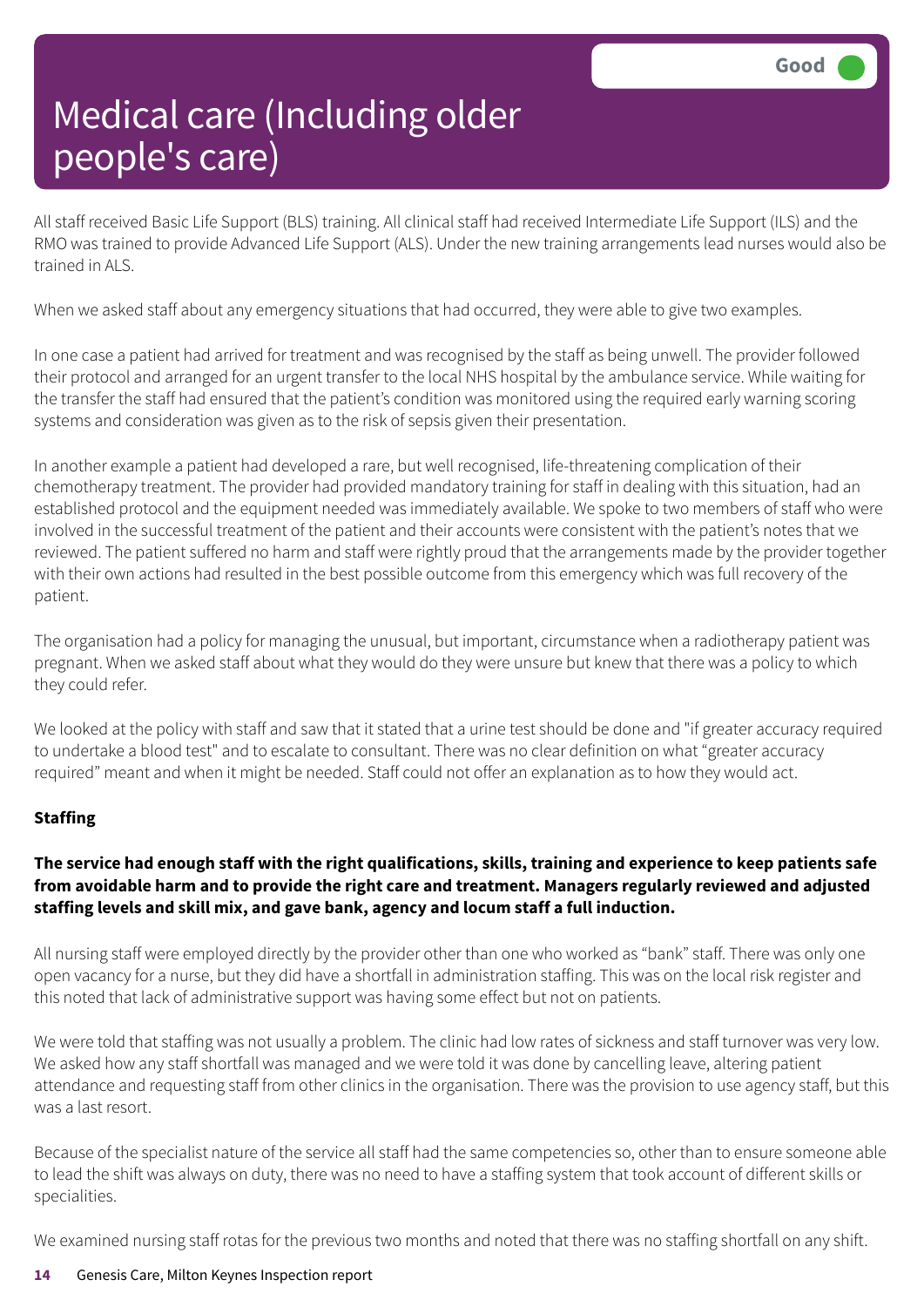New staff were always had previous experience and evidence of training was required on appointment. All new staff followed a 90-day induction programme during a three-month probation period. The learning and competency requirements were specified in a policy and we were able to see this documented, including copies of training certificates for recent starters.

There was a specialist breast care nurse available in the clinic.

There was a Resident Medical Officer (RMO) who was suitably qualified and experienced to provide medical cover present on the unit at specified times. The provider's protocols ensured that procedures that carried a higher degree of risk such as the use of contrast agent or the administration of Systemic Anti-Cancer Therapy (SACT) medicines were only given when the RMO was present. During our observations of the service we noted that this was always the case.

The RMO was provided through an agency although it was normally the same doctor or in their absence others who were familiar with the service. We noted that there was a good working relationship between the RMO and the nursing staff and they spoke highly of each other.

Consultant medical staff worked under practising privileges. The authority to practice was granted by the organisation's Medical Advisory Committee (MAC) when they were satisfied that their medical practice would be safe. When we reviewed notes of this committee, we noted not only that doctors had been granted practising privileges but, in some cases, this had been refused or the privileges restricted. This demonstrates good medical governance and oversight.

#### **Records**

#### Staff kept detailed records of patients' care and treatment. Records were clear, up to date, stored securely and **easily available to all staff providing care.**

The clinic used a proprietary electronic record system that was specifically designed for cancer treatment. Access to this was by individual usernames and passwords and we saw that staff ensured that they "logged off" when they left the computer. Some records were paper, and these too were stored securely.

There were plenty of computer facilities to access the system within the clinic and staff had access from home when they needed to include medical staff with practising privileges.

We reviewed a sample of four patient records, two within chemotherapy and two in radiotherapy and found that the records had been completed well.

We were told that the provider had introduced an audit of chemotherapy documentation and this had resulted in an action plan. Asked what this process had uncovered staff told us that production of a quality letter to the patient's GP was the biggest problem and this was being addressed.

#### **Medicines**

#### **The service used systems and processes to safely prescribe, administer, record and store medicines.**

The service had a medicines management policy. Staff were fully familiar with it and our observations confirmed that they acted within it. There was oversight of this and associated polices including a Safe Prescribing Handling and Administration of SACT Policy (Chemo Policy) by a Medicines Management Committee.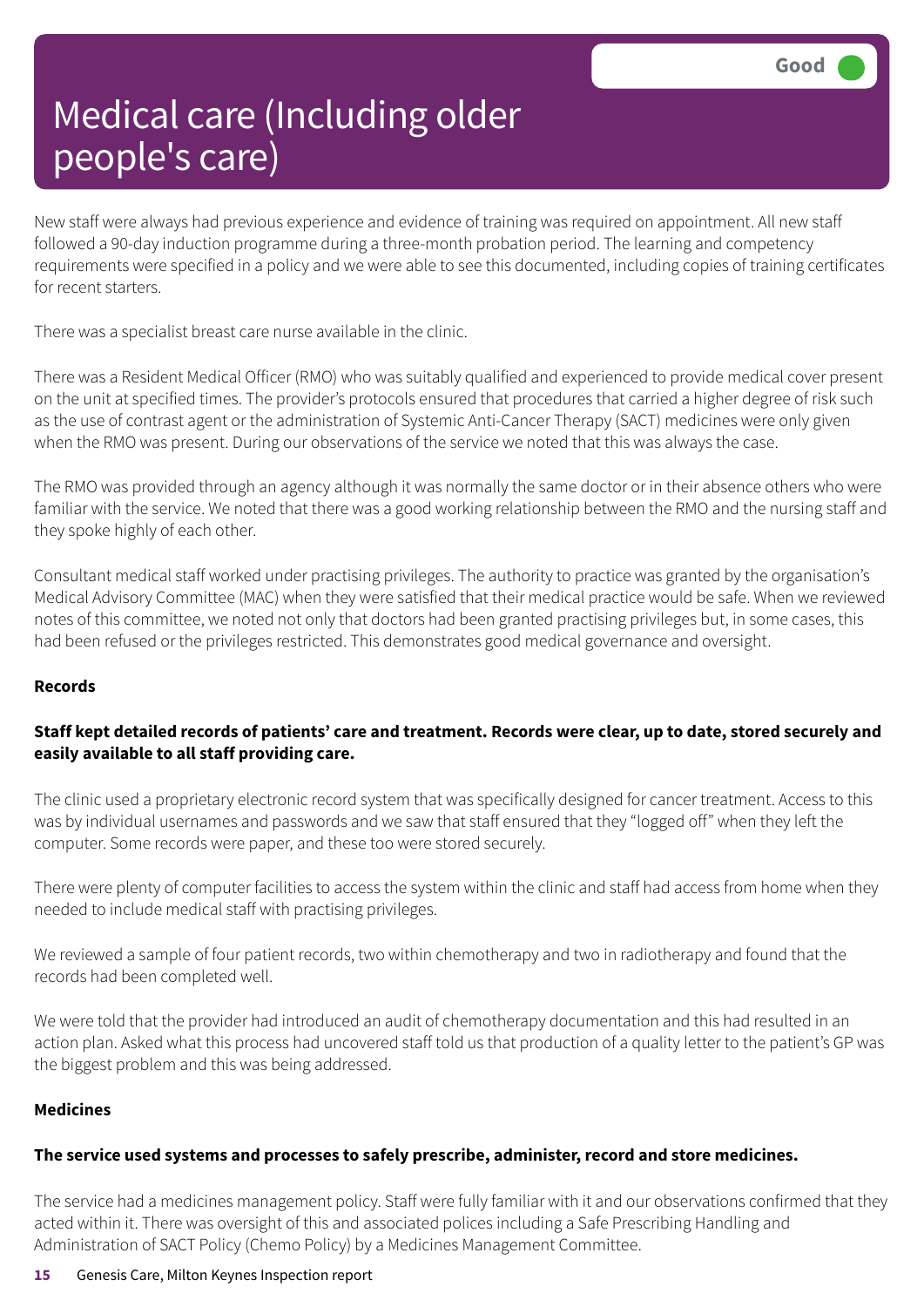The pharmacy room had keypad access and all cupboard and fridges were secured with locks. Fridge temperatures were monitored and recorded, and we did not note any issues.

The pharmacy staff explained that controlled drugs were ordered and processed centrally. Each centre ordered a set stock and then a pharmacy staff member had to receive the stock within their system and sign. There was however a monthly stock count check for all drugs completed. During our inspection this was examined, and no issues were identified. The clinic did not hold any of the type of controlled drugs which required a stock recording system.

The provider used an electronic prescribing system. Pharmacy staff screened prescriptions and arranged for them to be provided from an external supplier. The hospital used a selection of Systemic Anti-Cancer Treatment (SACT) medicines that were used for specific tumours. The clinic had recently introduced new pumps for the intravenous injection of chemotherapy drugs. This was done as a pilot for the overall organisation and had proved successful. These pumps used a built-in electronic drug library and these systems are known to reduce drug errors.

Consultants could prescribe other treatments that were not in the protocol as well as drugs that were "off-licence". This was subject to oversight by the Medical Advisory Committee (MAC).

Consulting rooms, treatment areas and offices had "Have you paused and checked" posters from the Society and College of Radiographers to remind staff of the need to do this.

Contrast agent, which is a medicine used to enhance x-ray scans was prescribed by a doctor and was delivered against a defined process. We observed two CT scans during our inspection, and we saw that the requirement to pause and check was carried out to confirm patient details and the contrast against the referral. This was done by both the radiographer and the RMO immediately prior to the scan and the patient also signed to confirm their understanding and give consent.

We examined the document that was used to check the use of contrast and this was in line with the Royal College of Radiologists guidelines.

The organisation had a suitable and comprehensive extravasation policy. We asked if such an event had happened recently and were told of one that happened a few months previously. The staff member described their actions which were in line with the policy. This included an explanation to the patient who was given an information leaflet and called the next day to check on them.

Daily checks for emergency medicines in the CT scanner room were recorded electronically and we saw that this was completed accurately and consistently. The emergency drugs kit was locked in a cupboard in the CT scanner room, the kits being dispensed by the pharmacy and secured with a seal and an expiry date of the earliest expiring drug displayed. We saw that on the day of inspection all the drugs were in date. Within the cupboard the ambient temperature was taken and recorded in the daily check.

Contrast agent was warmed in a warming device in the control area. We saw evidence that the temperature of this was monitored and recorded daily. The warmer held stocks of contrast and each vial was single use with the date of stocking, together with the one-month expiry date written on it.

#### **Incidents**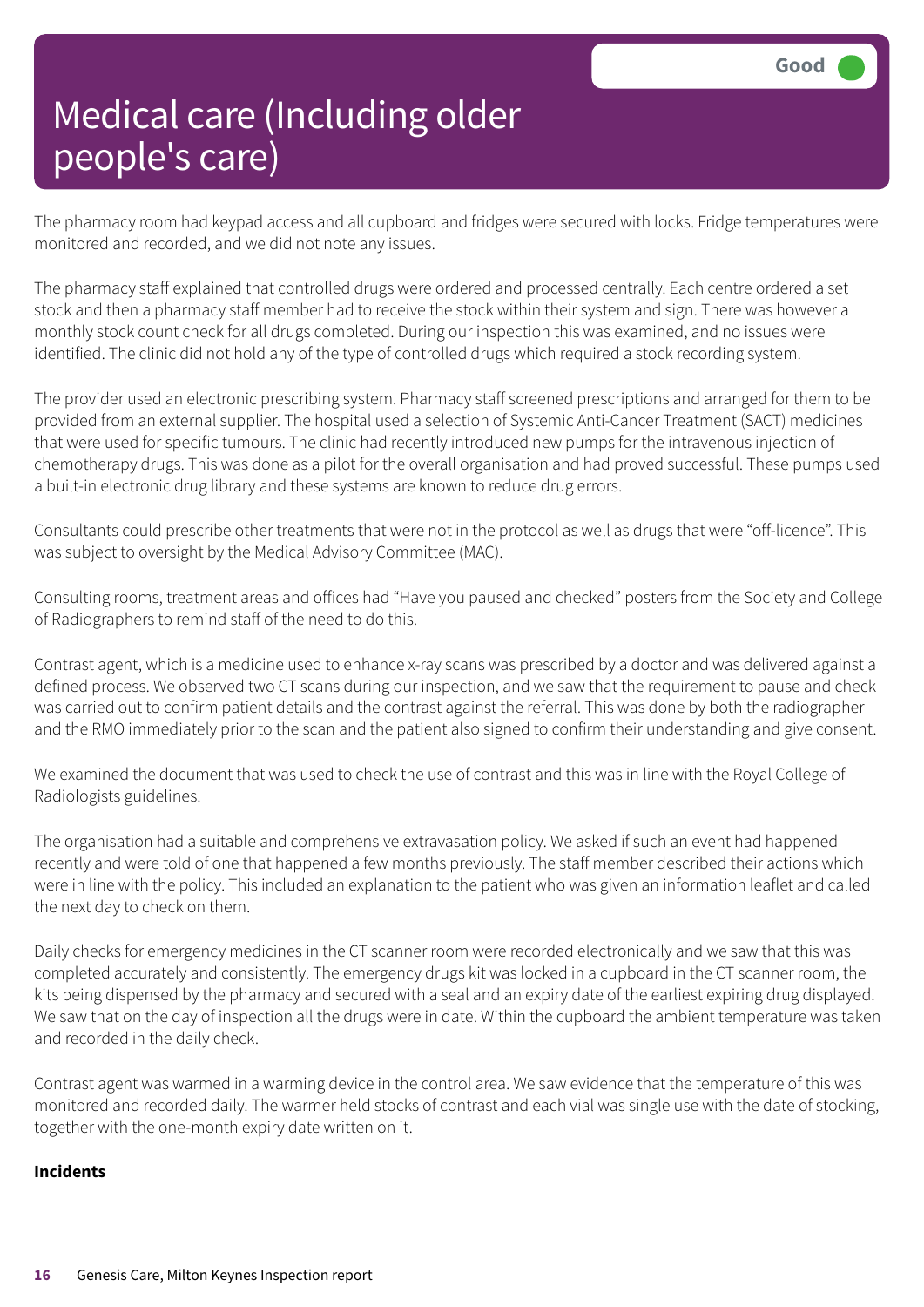**The service managed patient safety incidents well. Staff recognised and reported incidents and near misses. Managers investigated incidents and shared lessons learned with the whole team and the wider service. When things went wrong, staff apologised and gave patients honest information and suitable support. Managers ensured that actions from patient safety alerts were implemented and monitored.**

The provider had a detailed Incident and Risk Management Policy (UK). This described how to deal with a variety of incidents, both clinical and non-clinical as well as how to distribute and action safety alerts from various bodies. It also described the providers own internal "rapid alert" system.

We saw that there was a computerised system for recording incidents. When we asked staff about the incident reporting system, they were all able to describe incidents that had been reported.

We asked staff about any recent serious incidents and those that they described were noted on the system, had been reviewed and staff had been provided with feedback. We also saw that because one of these incidents had involved an adverse reaction to a medicine it had been reported to the Medical and Healthcare products Regulatory Agency (MHRA) using the "yellow card" system.

When we looked at entries on the system, we saw that it was often used by staff to report concerns. This is indicative of a good safety culture in that staff know that their reports are worthwhile and that their reports are welcomed rather than seen as a problem by managers.

We asked how incidents were managed so that all the provider's clinics benefitted from learning as a result of incidents. We understood that all clinical incidents were discussed in the weekly Risk and Safety Committee which was a cross clinic online meeting. When we asked for an example, we were told of an error which occurred in another clinic when the wrong giving set had been used to administer a medicine. As a result the provider had issued a "Rapid Alert" to all the clinics in the company which was disseminated to relevant staff and a laminated card had been produced to remind staff that the correct, filtered giving set was always to be used. Further to this new drug pumps had been introduced which used a built-in electronic drug library system that alerted staff to the need to use a filtered giving set for certain medicines.

We asked how alerts made by external agencies such as manufacturers, the National Reporting and Learning System (NRLS) or the MHRA were managed. The registered manager explained that this was administered through the provider's central office and they were sent a regular list and required to make a response as to whether each one was relevant to the clinic or not.

Should any action be needed it was actioned and the central office was informed when it was completed. We asked for the most recent example of this having been done and were told of a faulty batch of a medical device that had to be identified, taken out of use and a replacement batch ordered. We asked for and were shown evidence that this had been done.

When we spoke to a radiographer who was administering contrast agent, they were familiar with a safety alert that warned against drawing up agent for multiple patients to keep in the warmer and confirmed that they did not do this.

Staff were familiar with duty of candour requirements and there was a two-yearly mandatory training module. The local compliance rate for this training was 100%

#### **Are Medical care (Including older people's care) effective?**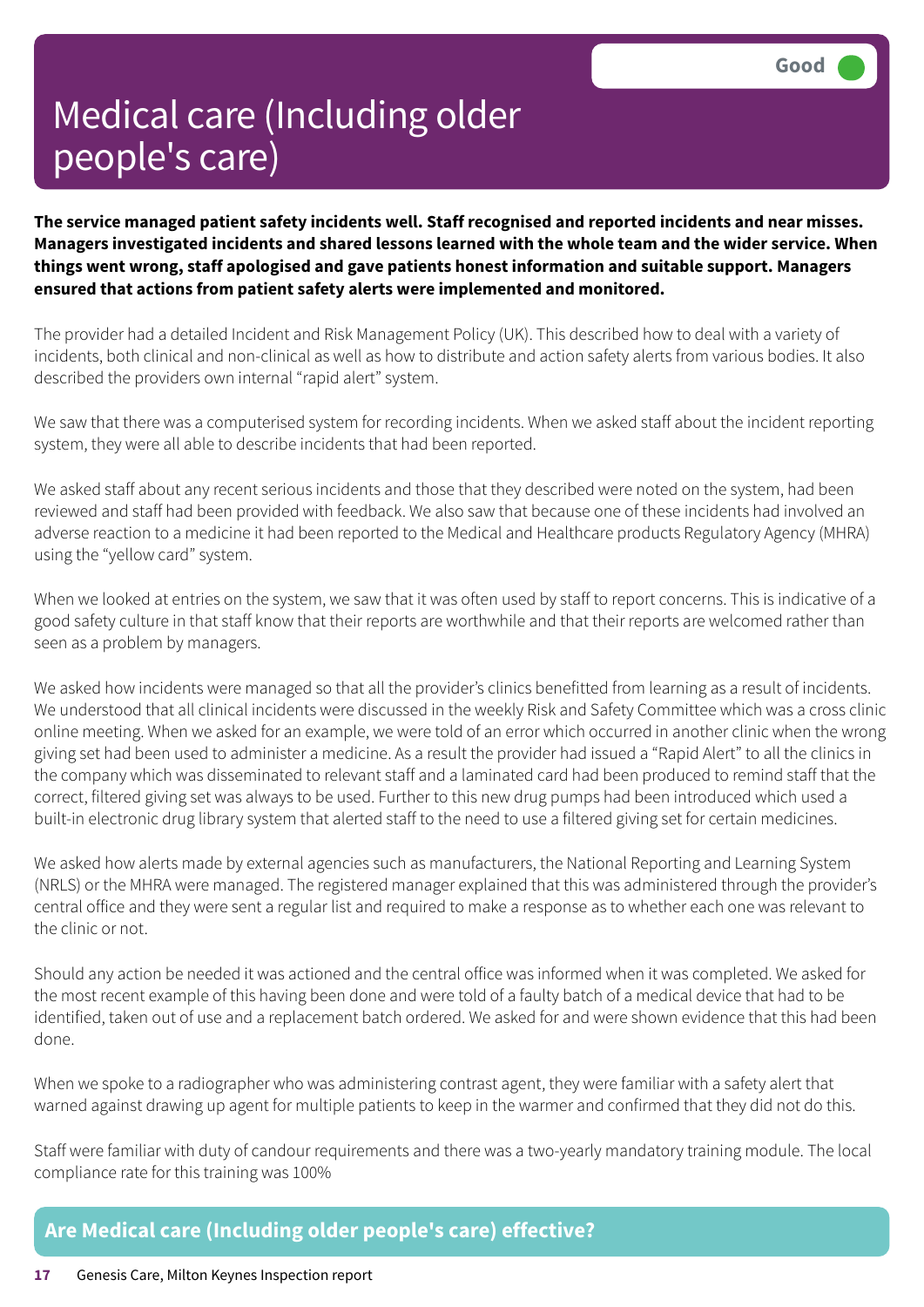

We rated it as good because:

#### **Evidence-based care and treatment**

#### **The service provided care and treatment based on national guidance and evidence-based practice. Managers checked to make sure staff followed guidance.**

Patients were treated according to the provider's policies and procedures which were based on national guidance and protocols from a variety of organisations that promoted best practice. These documents were available to staff online and there was signed documentation to record that staff had read and understood them.

There was oversight of these policies and procedures through provider level committees for radiotherapy and chemotherapy.

All radiotherapy protocols for treatment were stored in the electronic patient record system.

There was a comprehensive audit policy which, amongst other things, audited compliance against treatment pathways and the associated policies and procedures. Compliance was very high and provided assurance that treatment was in line with guidance and best practice.

#### **Nutrition and hydration**

#### **Staff gave patients enough food and drink to meet their needs during treatment. The service made adjustments for personal preferences.**

The service employed an "in house" dietitian who was available to all patients. We were told all patients were automatically referred to them and we saw from patient records that this was the case. Patients were assessed using a recognised tool and received suitable advice and support for their individual circumstances.

We saw posters referring to the need to eat well during treatment.

Patients were able to order lunches for themselves and anyone accompanying them in advance of their treatment and snacks and drinks were available at any time.

Patients to whom we spoke were very satisfied with the quality of the food they were offered.

Staff involved in the preparation and distribution of food and drink received a yearly training in food hygiene as part of their mandatory training. Local compliance with this module was 100%. Staff were aware of the risk associated with food allergies and had recognised a potential risk with their food supplier which was being well managed.

#### **Pain relief**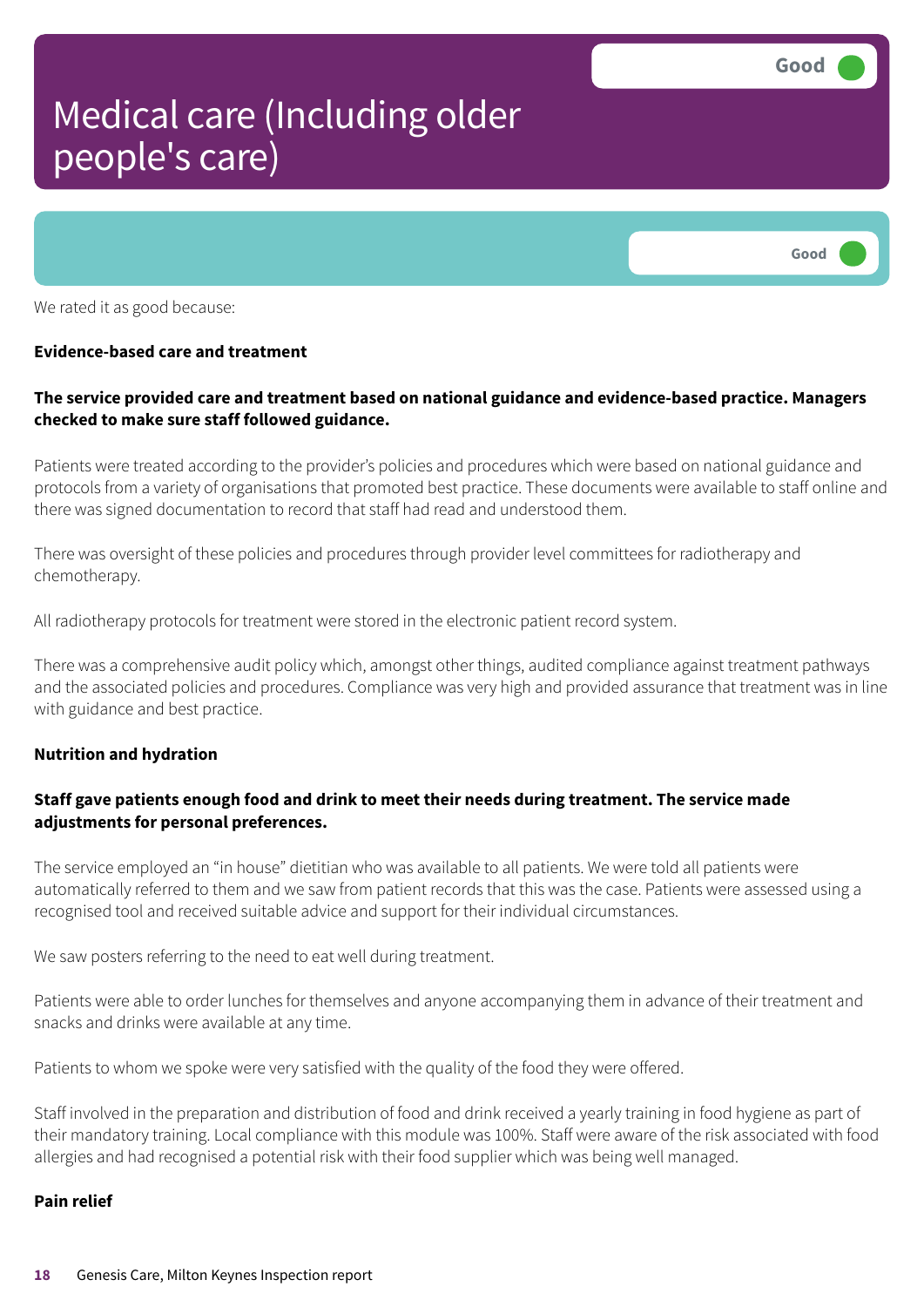#### Staff assessed and monitored patients regularly to see if they were in pain and gave pain relief in a timely way. **They also assessed and provided relief for other distressing consequences of treatment and disease.**

Pain relief was available to patients through the RMO and nurses who prescribed against protocols. Patients were always asked when they attended about pain and discomfort.

The clinic also worked with a local hospice to support pain relief for patient's individual needs and the service had access to consultant medical staff from the pain service at the local NHS hospital. There was also access to advice about nausea from this service.

We saw examples of referrals to these services as well as the local NHS Community Palliative Care Team.

A patient told us that they were always offered pain relief and anti sickness medication and as well as drinks and mouthwash to deal with their dry mouth.

#### **Patient outcomes**

#### **Staff monitored the effectiveness of care and treatment. They used the findings to make improvements**

There was a comprehensive audit policy which, amongst other things, audited compliance against treatment pathways and the associated policies and procedures. Compliance was very high and provided assurance that treatment was in line with guidance and best practice. Where there was a shortfall we saw plans were put in place to address identified issues.

Following an unsatisfactory Ionising Radiation (Medical Exposure) Regulations {IR(ME)R} in 2020 an improved audit system had been introduced across the radiotherapy treatment provision of the organisation. There was a schedule in place for a 12‑month period and each audit was done twice a year. Audits included patient identification, pathway audit, entitlement of staff, dose badge wearing and pregnancy. All audits were completed for five patients at the clinic centre. This we noted was a relatively small sample but appropriate and representative of the low number of patients seen.

Audit also took place across the chemotherapy provision and included documentation, the offering of scalp cooling and vascular access.

We were provided with audit compliance figures for the organisation and we saw that compliance figures for the Milton Keynes Centre were very high, both in terms of the individual scores and adherence to the schedule.

#### **Competent staff**

#### **The service made sure staff were competent for their roles. Managers appraised staff's work performance and held supervision meetings with them to provide support and development.**

There was an overall Induction Learning and Competency Policy which described how these matters were to be managed across the organisation.

We saw that the computerised human resources system used by the provider included training records. When we asked to see examples of training records they were readily available and managers were able to demonstrate various reports that enabled them to have effective oversight of staff training.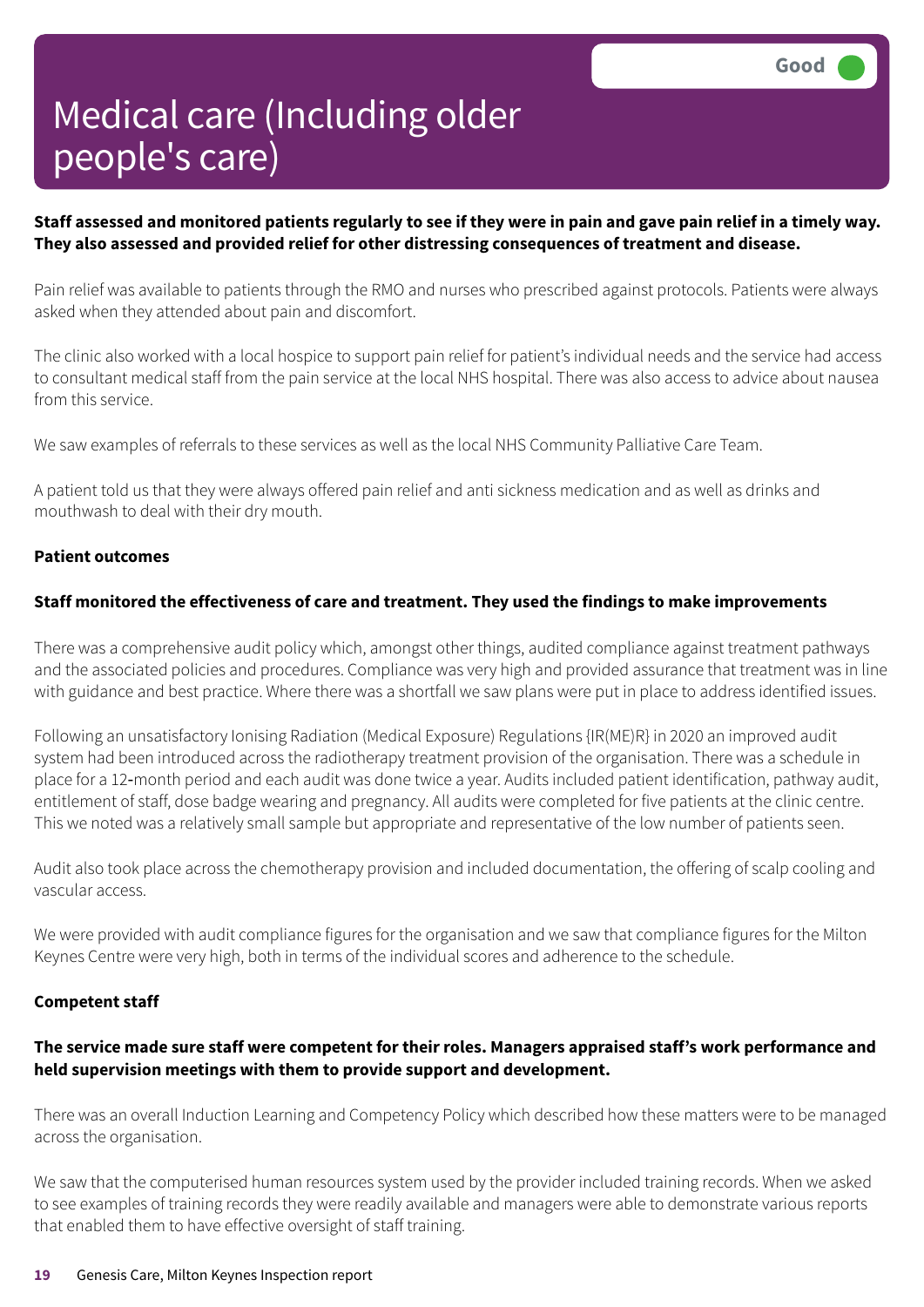The organisation kept a record that staff requiring registration with a professional body were registered. We examined these records noted that they included the expiry date and highlighted those staff who were coming up for renewal.

Each clinical staff role in the organisation had a competency framework. We saw these in place for staff supporting the chemotherapy service. When we observed a radiographer carrying out a CT scan we checked their competencies for this activity and noted that they were signed off as competent.

These competencies were changed and developed in order to keep up with developing standards and good practice. For example, the competencies for nursing staff working in chemotherapy were being developed to include the United Kingdom Oncology Nursing Society Systemic Anti-Cancer Therapy guidelines.

New starters were required to complete their competencies within three months of starting. All staff made a yearly annual competency declaration which was signed off by their supervisor. Senior staff had their competencies signed off by a peer from another clinic or the organisation's chief nurse.

We asked to examine records and saw completed assessments for relevant competencies including catherization and managing extravasation in line with the organisation's policy for this emergency.

Some radiotherapy staff told us that they did not have the opportunity to expand their clinical practice to include, for example, cannulation or the administration of contrast.

Staff received regular supervision and had one-to-one meetings with their managers.

#### **Multidisciplinary working**

#### **Doctors, nurses, and other healthcare professionals worked together as a team to benefit patients. They supported each other to provide good care.**

Multi-Disciplinary Team (MDT) working is important to good cancer care. MDT meetings are a forum in which a group of health professionals come together to discuss and plan the best treatment option for each patient. Polices such as the Safe Prescribing Handling and Administration of SACT Policy (Chemo Policy) and radiotherapy pathways required that an MDT take place prior to treatment. This was assured through quality audits of referrals.

Some MDTs ran internally; for others, consultants were required to discuss the patient within the MDT meetings of the NHS trust in which they worked.

We saw that enhanced oversight and audit of MDT meetings had introduced through the provider's "Cornerstone" project which is a plan to improve organisational governance.

Outside of this formal arrangement we noted that the different staff groups within the clinic worked very well together and demonstrated resect for each one another.

#### **Seven-day services**

#### **Key services were available seven days a week to support timely patient care.**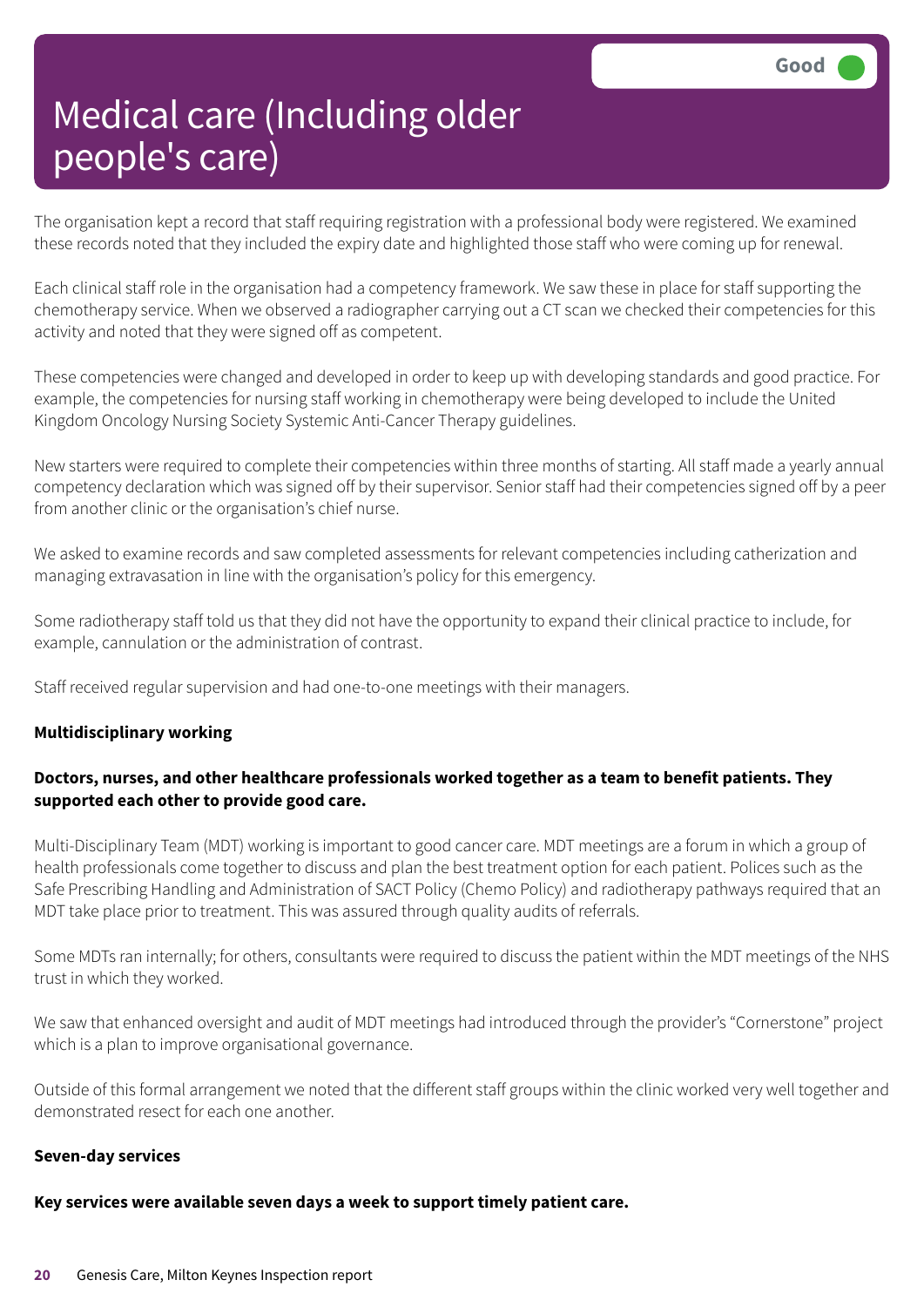The clinic was open during weekdays, Monday to Friday.

There were robust arrangements for patients to obtain advice via a 24-hour helpline from a specialist nurse employed by GenesisCare and they would arrange emergency care through the NHS as necessary.

#### **Health promotion**

#### **Staff gave patients practical support and advice to lead healthier lives.**

Staff assessed each patient's health when admitted and provided support for any individual needs to live a healthier lifestyle. Patients benefitted from access to an exercise clinic. Staff in the exercise clinic would prescribe an exercise regime to support healthier lifestyle and aid recovery.

All patients were referred to the clinic's physiotherapist led exercise service and the patients had to opt out if they did not wish to participate in this element of support. It was made clear to patients that it did not replace specialist treatment such as a lymphoedema clinic that was offered elsewhere as part of their treatment.

This provision was evidence based around research that showed that "exercise medicine" improved not only mental wellbeing but also tolerance of chemotherapy cycles, minimised dose reduction and helped with fatigue from radiotherapy.

A baseline questionnaire was completed for all patients and this enabled the collation of patient recorded outcome measures.

The clinic had a large and well-equipped exercise room with free weights, a treadmill and exercise benches. A personal trainer worked alongside a physiotherapist to guide and support patients with exercise.

At the time of the inspection all therapist led work took place in a virtual on-line environment. We were told that initially this was one-to-one but that most patients wanted to exercise in a class and so while one-to-one would still be available, shared sessions were more common.

Each patient had access to an app in which the physiotherapist defined an individual plan including two self-directed sessions and one on-line session per week.

We asked whether there was a smoking cessation programme within the clinic and we were told that there was not.

#### **Consent, Mental Capacity Act and Deprivation of Liberty Safeguards**

#### **Staff supported patients to make informed decisions about their care and treatment. They followed national** guidance to gain patients' consent. They knew how to support patients who lacked capacity to make their own **decisions or were experiencing mental ill health.**

The provider had a consent policy that referenced UK law, human rights legislation and guidance from the Department of Health and the General Medical Council. The policy was comprehensive, detailed and described how consent must be obtained and recorded.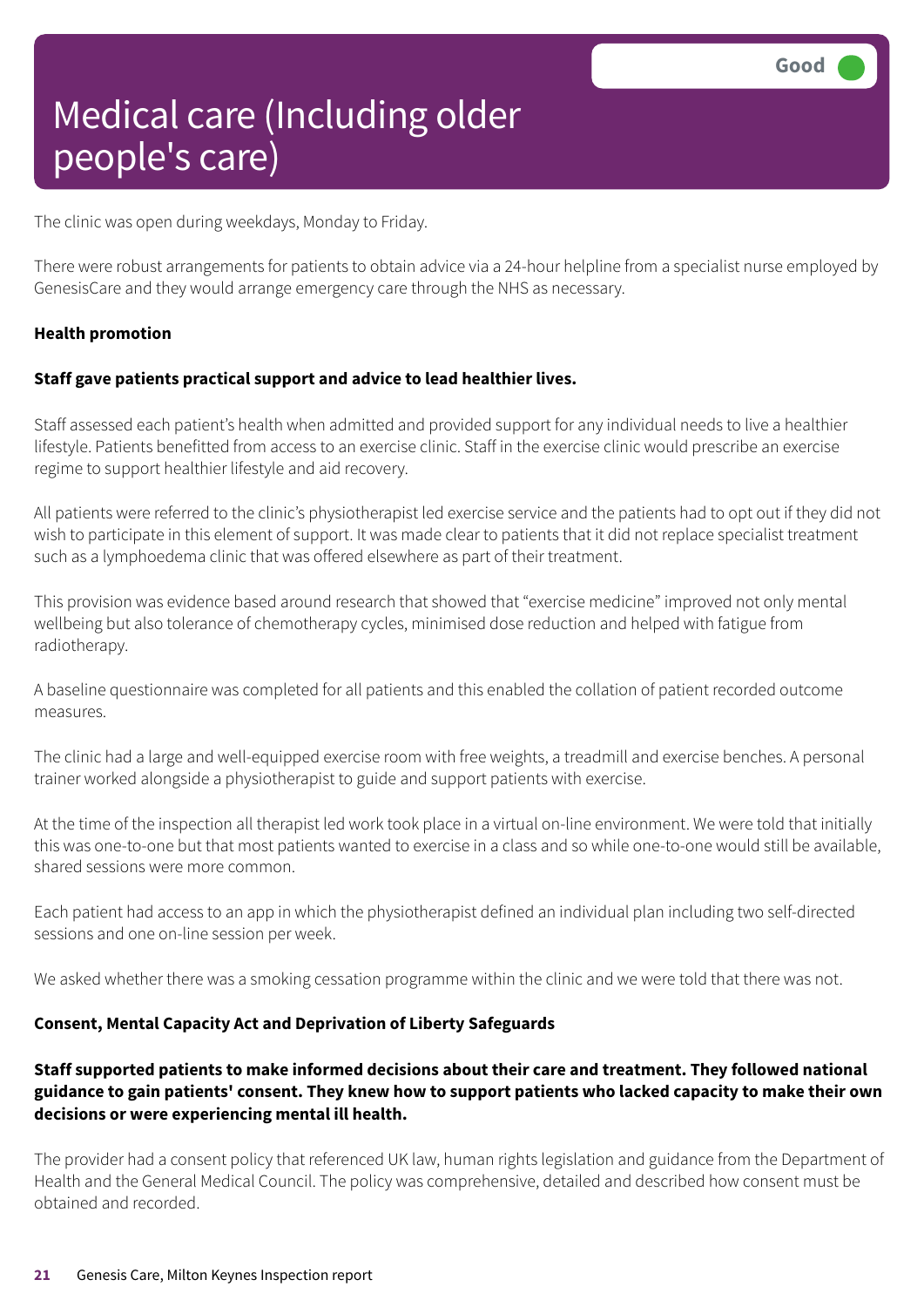The policy stated that "GenesisCare UK will only treat adult, mentally competent patients, who have been given sufficient information by the referring Consultant, to enable that patient to give valid consent for the proposed treatment or procedure." This policy, that precludes treatment of patients who are not "mentally competent" might be discriminatory.

This policy also appeared at odds with the providers Mental Capacity Act (MCA) and Deprivation of Liberty Safeguards (DoLS) policies which allowed for the treatment of patients who lacked capacity through advanced directives, best interest decisions and the involvement of advocates.

We asked for an example of when it might have been used and several staff recalled a patient with some dementia who was confused when signing for consent. Staff conducted a mental capacity assessment and judged that they did not have capacity for this decision. A family member had powers of attorney and with legal advice the patient was able to be treated, legal consent having been obtained.

Consulting rooms and treatment areas all had posters on the wall mentioning the availability of chaperones and how to request one.

Staff received yearly updates for consent, depravation of liberty safeguards and mental capacity as part of their yearly mandatory training. Local training compliance for these modules was 100%.

Staff were knowledgeable and confident about these matters despite it being infrequently needed in the service.



We rated it as good because:

#### **Compassionate care**

#### **Staff treated patients with compassion and kindness, respected their privacy and dignity, and took account of their individual needs.**

Although the requirements of social distancing and enhanced infection control arrangements by the provider meant we were only able to speak to a limited number of patients and relatives all the feedback we received was highly complimentary.

Patients told us that they felt "safe", "cared for and confident"

During our visit we observed radiographers working with two patients and nurses working with patients receiving chemotherapy. They were courteous, kind and listened to the patient offering them blankets to keep warm good interactions.

During our visit we observed radiographers working with two patients. Dignity and privacy was maintained as staff used a curtain for privacy within the scanning room to stop other staff in the control room from seeing a patient when this was not necessary.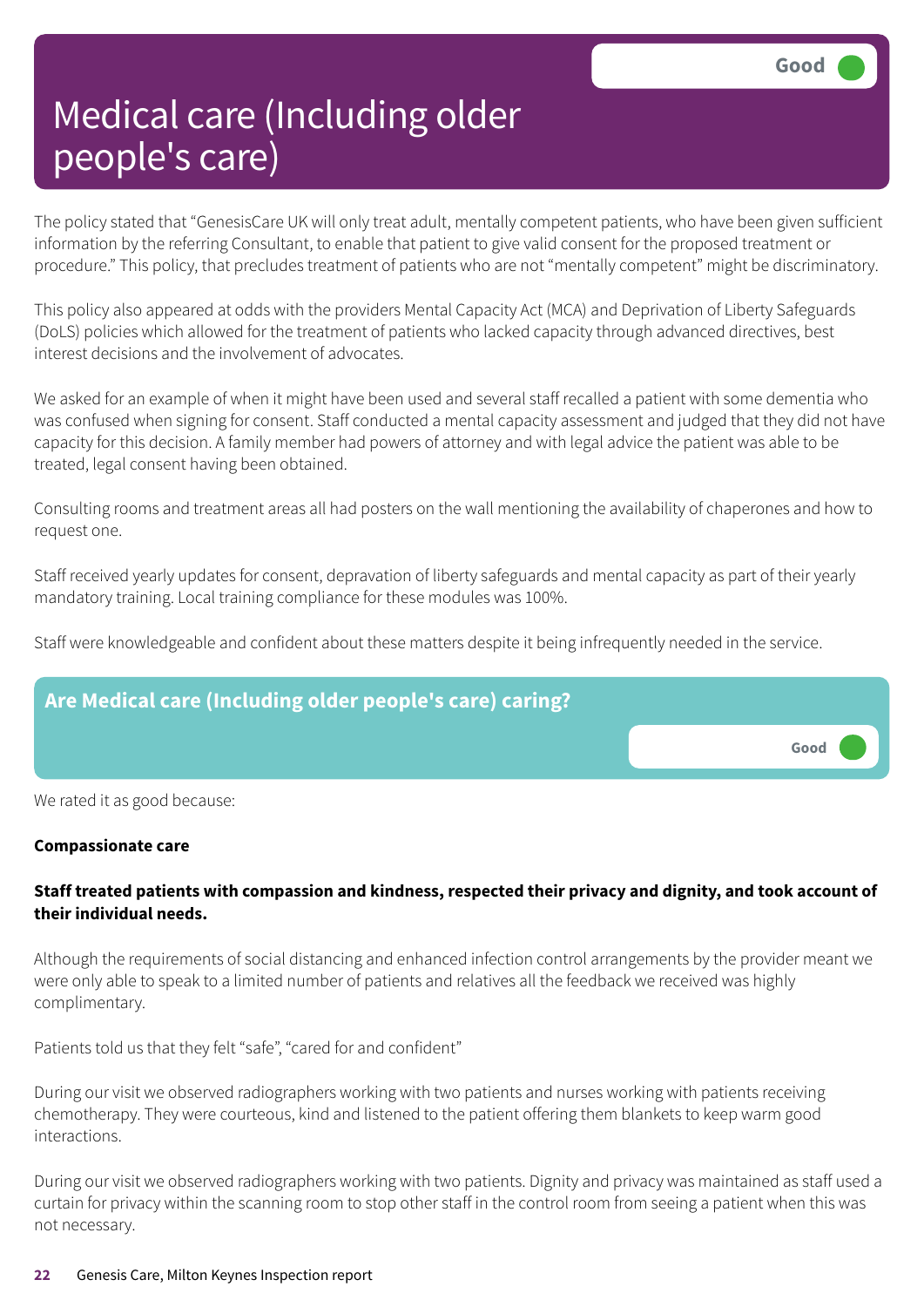Staff shared feedback received recently from patients that they felt that coming for chemotherapy felt safe and they were looked after. The staff believed that they were able to give time and a personal service to patients. We also saw letters of thanks including a poem written by a patient and these were very complimentary of the staff and their experience at the clinic.

This was corroborated when a patient told us that they felt relaxed and that they were in a comfortable environment.

We asked for copies of recent patient surveys. They demonstrated that patients were highly satisfied with care, privacy and dignity they experienced.

#### **Emotional support**

#### **Staff provided emotional support to patients, families, and carers to minimise their distress. They understood patients' personal, cultural and religious needs.**

Both staff in the chemotherapy and radiotherapy suites used private "quiet rooms" for those sensitive conversations when patients might become upset.

The provider encouraged relatives or carers of patients to access the wellbeing services on offer. As well as providing them with support for their health and wellbeing it had a positive effect on the patients too.

Wellbeing support was offered through in-house provision as well as through a partnership with a national cancer support organisation.

#### **Understanding and involvement of patients and those close to them**

#### **Staff supported patients, families, and carers to understand their condition and make decisions about their care and treatment.**

A patient told us that staff communicated very well with them.

We asked for copies of recent patient surveys. They demonstrated that patients were highly satisfied with how their treatment and any side effects were explained. They also scored similarly highly for the patients view of how they were involved in their healthcare.

The clinic was accredited through the Macmillan Environment Mark standard which assured the quality of the patient experience.

#### **Are Medical care (Including older people's care) responsive?**

**Good –––**

We rated it as good because:

#### **Service planning and delivery met the needs of the local people**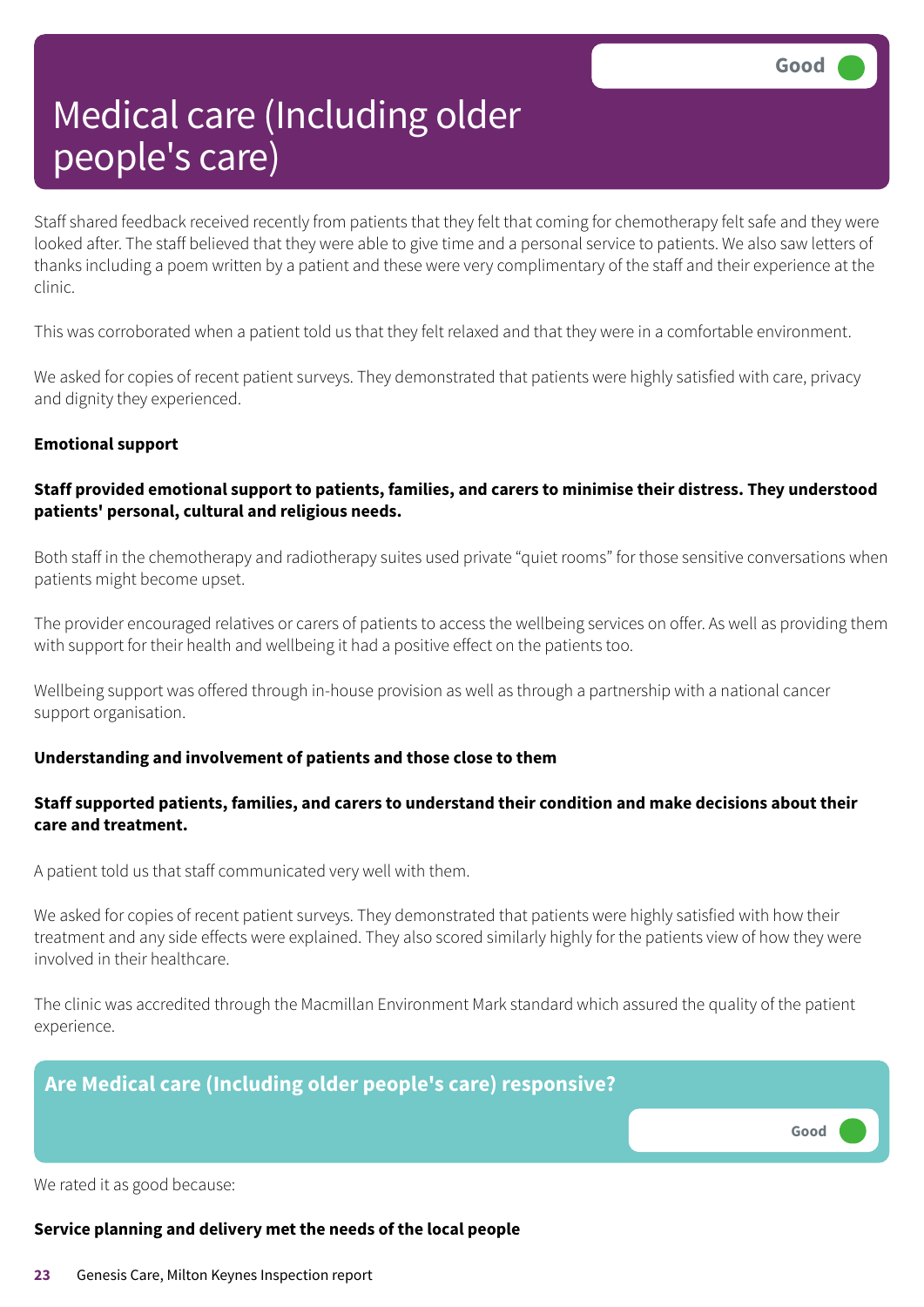#### The service planned and provided care in a way that met the needs of local people and the communities served. **It also worked with others in the wider system and local organisations to plan care.**

Facilities and premises were appropriate for the services being delivered. The centre was light and spacious. There were plenty of consultation rooms, treatment rooms and private rooms for patients to use.

All rooms in the service were clearly labelled and had signs to indicate when they were occupied.

Toilets were located throughout the centre and had call bells on red pull cords to call staff, if patients required assistance. The service was easy to get to and the carpark had plenty of free parking spaces. The service provided patients with taxi transfers from home to the centre, for the treatment so, patients and those close to them did not have to worry about how they would get to the centre.

The service had systems to help care for patients in need of additional support or specialist intervention. If a patient deteriorated whilst in the centre, the service had a clear patient pathway under an agreement with a local NHS hospital. The service could also refer to the local NHS trust for specialist care.

The service had systems to help care for patients in need of additional support or specialist intervention.

The service did not stop or delay treatments during COVID-19, having been able to reassure patients at beginning of the pandemic.

#### **Meeting people's individual needs**

#### **The service was inclusive and took account of patients' individual needs and preferences. Staff made reasonable adjustments to help patients access services. They coordinated care with other services and providers.**

We understood that in normal times patient information leaflets were available on relevant topics in the patient areas of the clinic. However, these had been removed as an infection control measure because of COVID-19.

Instead, the clinic made information available to patients by giving leaflets directly to patients and signposting to online resources. Information leaflets were available in a variety of languages through Macmillan Cancer Support and were printed out as needed.

The clinic had cold cap machines available for patients to use, if they wished, which reduced hair loss from some chemotherapy treatments.

The patient areas of the clinic were all on the ground floor and there was either level access or very shallow ramps to all areas of the building. There were wheelchairs available should they be needed including larger ones for patients who needed them.

We asked how the service supported patients for whom English was not the first language. We were told that Arabic was the most common other language, but that most of those patients spoke good English. The clinic had access to a language line facility through an arrangement with an external provider. Staff told us of instances when this had been useful and effective.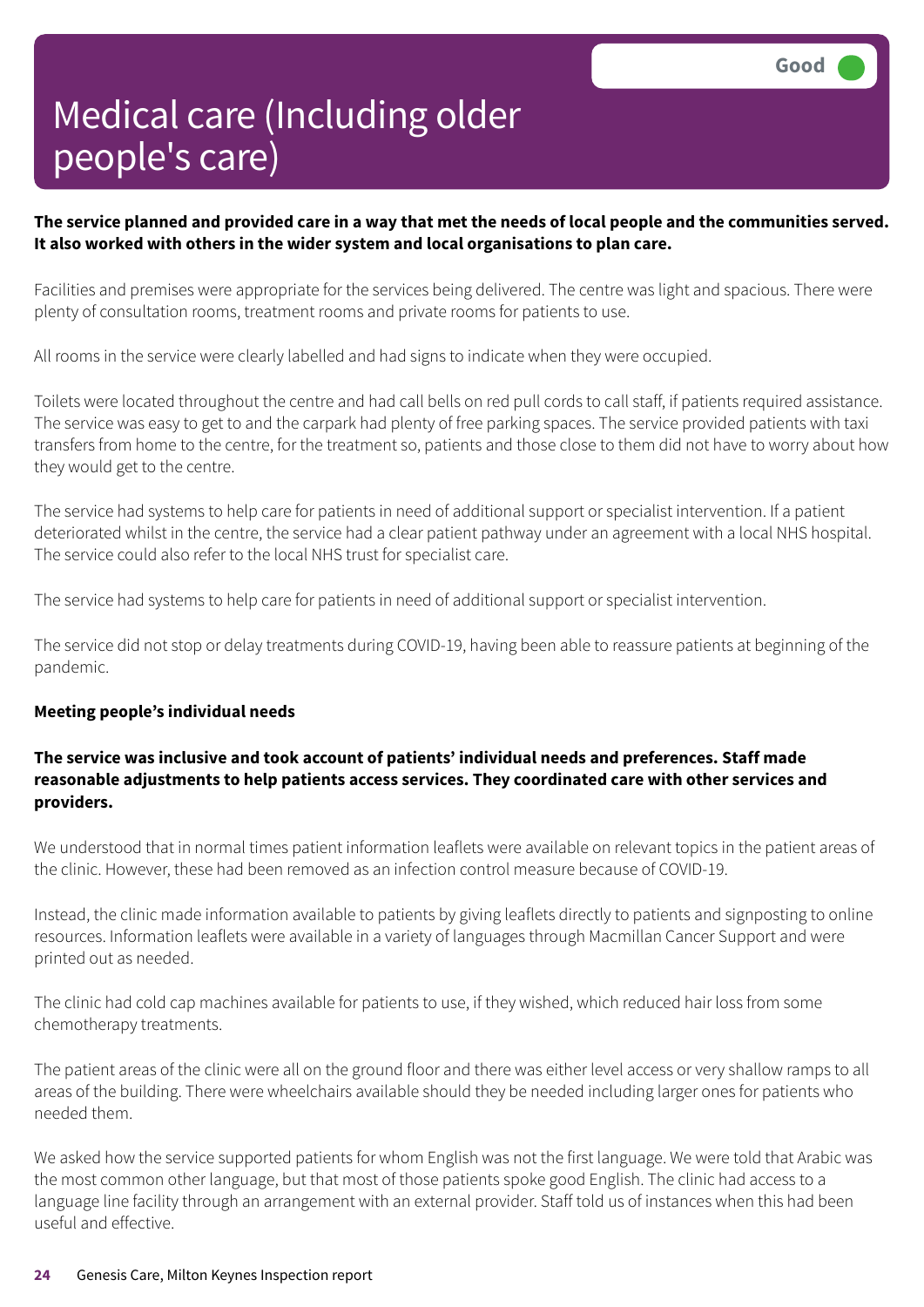For other patients with communication needs documents and information in brail could be requested from Macmillan Cancer Support. There was a portable hearing loop in reception that could be taken with the patient to other areas in the clinic.

Equality and diversity was a mandatory training module and the local compliance rate was 100%.

Patients told us that the clinic allowed them to bring friends and relatives to appointments which was important to them as they needed the support.

A patient spoke positively of the food and drink, particularly the hot chocolate and they said that they were able to choose from lots of options.

Staff received training in meeting patient's needs and they were given resources to do this through a "Patient Experience Playbook". There were Customer Experience Champions who provided leadership for this initiative.

#### **Access and flow**

#### People could access the service when they needed it and received the right care promptly. Waiting times from **referral to treatment and arrangements to admit, treat and discharge patients were in line with national standards.**

All referrals were for privately funded patients. The unit was open from 8am until 8pm each weekday although therapies only took place from 8:30am until 5pm. The clinic had excess capacity over and above the referrals that they received and thus wait times were within national guidance.

We were told by a patient that the service was accommodating and that they were able to choose convenient appointments. Patients did not usually wait for treatment after their booked time.

The most recent patient survey scored 100% satisfaction for access to the service.

If treatment was not available because of, for example, a machine breakdown then the service arranged for treatment to be give as soon as possible at one of the providers' other locations.

#### **Learning from complaints and concerns**

#### It was easy for people to give feedback and raise concerns about care received. The service treated concerns **and complaints seriously, investigated them and shared lessons learned with all staff.**

There was a provider wide complaints and concerns policy. This defined how different complaints should be handled, at what level in the organisation and by whom. As a member of the Independent Healthcare Sector Complaints Adjudication Service (ISCAS) the complaints procedure was aligned with their requirements.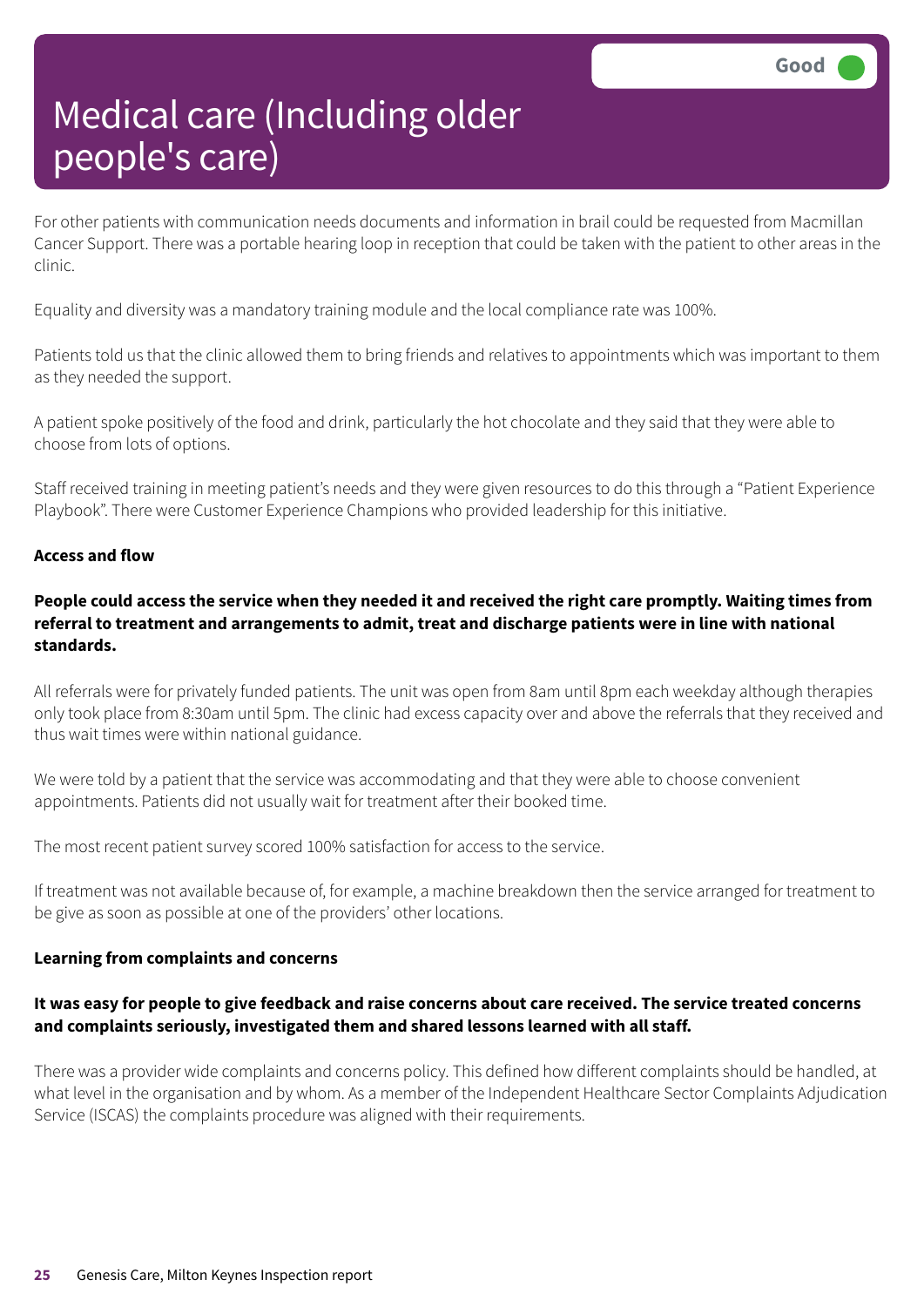The complaints policy indicated how complaints could be made, escalated to or drawn to the attention of other bodies, including the CQC, and it correctly described the role and remit of those bodies. The complaints policy differentiated between the remedies available to patients who were funded by the NHS and those who were not. Only NHS funded patients have recourse to complain to a commissioning body and the Parliamentary and Health Service Ombudsman (PHSO).

The complaints policy referenced the statutory duty of candour contained in the regulations and defined clear processes to ensure the organisation complied.

We asked the registered manager to describe the last three complaints that the clinic had received. They were able to do this confidently and explained the rationale behind their responses to the complaints.

We asked to see copies of the complaints and the responses correlated well with what the manager had described. All the complaints had been responded to well.

Complaints were regularly discussed at a provider level including in the Risk and Safety Committee when this was appropriate.

We were given examples of how changes had been made as a result of patient feedback. The clinic had sourced better coffee and snacks on the back of feedback. We were also told a patient mentioned that a picture in the chemotherapy suite had "spikiness" and reminded them of a tumour cell. This gave the patient a negative feeling. This was something the staff had never considered previously so they replaced this picture with flowers.



We rated it as good because:

#### **Leadership**

#### Managers at all levels in the organisation had the right skills and abilities to run a service providing **high-quality sustainable care.**

The clinic had a well-established leadership team who worked well together. Clinical leadership had been enhanced and the positive manner in which senior staff worked together was evident from interactions we saw.

Senior provider wide leaders were frequent visitors to the site and outside of this were accessible to local staff.

The registered manager and senior clinical staff had a very strong joint understanding of the day to day issues in the clinic and the unit was managed consistently.

Staff spoke positively of senior leaders and those leaders expressed confidence in the people who they managed.

#### **Vision and strategy**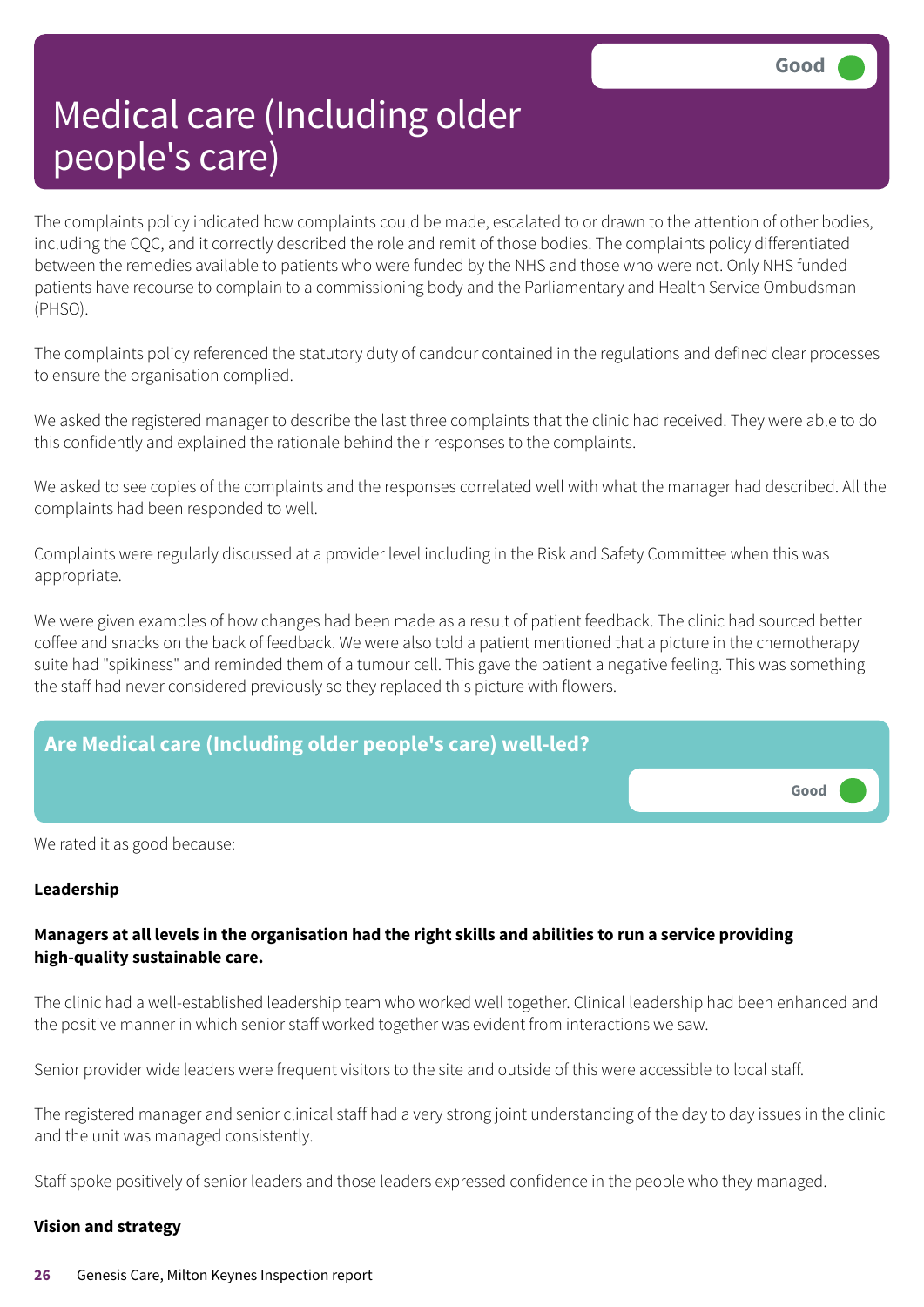#### The provider had a vision for what it wanted to achieve and workable plans to turn it into action.

GenesisCare UK had an overall corporate strategy. Each location, including Milton Keynes had a strategy that was aligned with these overall goals and plans to achieve it. Staff were aware of this strategy and knew about the different initiatives that were relevant to their work.

Following an unsatisfactory IR(ME)R inspection in early 2020 the provider had overhauled its governance arrangements through a project "Cornerstone". Staff were familiar with the aims, objectives and importance of this programme.

Staff were aware of the corporate values of "empathy for all, partnership for all, innovation every day and bravery to have a go and integrity always".

#### **Culture**

#### **Managers across the organisation promoted a positive culture that supported and valued staff, creating a sense of common purpose based on shared values.**

All staff we spoke with talked positively about the provider and people with whom they worked. They told us that they felt listened to and part of the team.

There was a friendly but professional atmosphere in the clinic and staff appeared to work well together.

We asked for a copy of the staff survey of November 2020 which was comprehensive and did not raise any serious concerns. A discussion took place as to how, because of COVID-19 the senior leadership team had been less able to visit centres. The provider had introduced a "buddy" system to ensure all staff still felt supported.

Staff told us that they worked in an open culture where they were not afraid to raise issues. This was corroborated, to some extent, by the use of adverse incident reporting by staff which indicated that they were unafraid to speak up and had confidence that the issues would be dealt with.

However, we noted from the most recent staff survey that the lowest score was for "trust in the doctor group" which scored 68% as favourable and 32% as neutral. We took any concerns to be with the consultant medical staff as we observed a very good working relationship between staff and the RMO.

#### **Governance**

#### **There was a systematic approach to continually improve the quality of services and the safeguarding high standards of care by creating an environment in which excellence in clinical care would flourish.**

There was a clear governance structure in place, this had recently been revised through the provider's Cornerstone project. We saw an overall schematic of how this governance system operated with its attendant committee structure.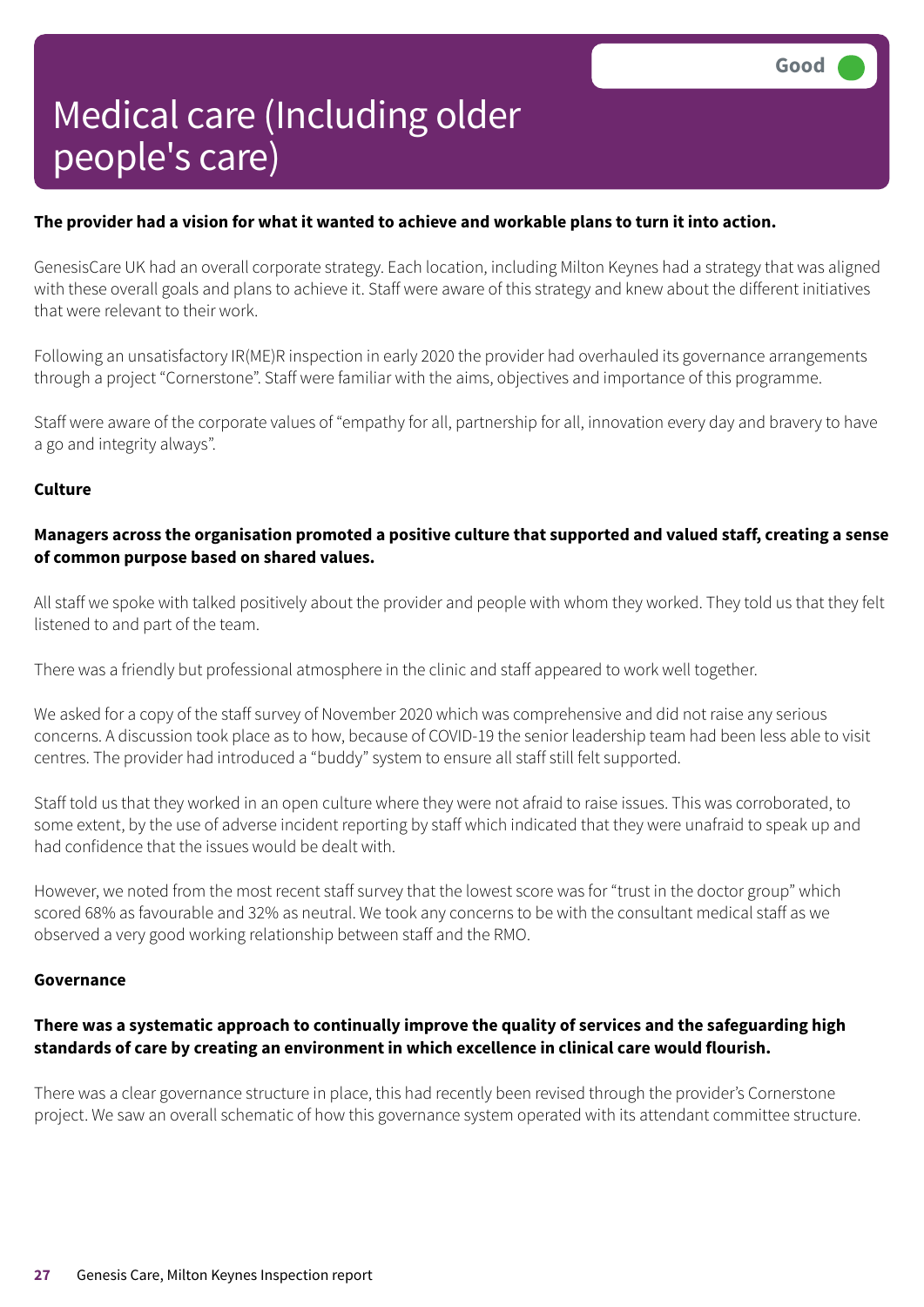Aside from the board at national level there were committees that covered clinical leadership, research, quality and safety, a MAC and a safety and risk forum. Technical sub-committees fed into a safety and risk committee included those with the oversight of radiotherapy, chemotherapy, diagnostics, and radiation safety. Similarly, clinical sub-committees covering nursing and professionals allied to medicine, health and safety, information governance and mortality/morbidity were in place.

There was strong guidance on the scope and responsibilities of each committee and how they interacted with each other. There was representation at national level through each clinic's registered manager and individual staff groups had representation.

These arrangements had been recently introduced but we saw how they were already becoming embedded through the notes of local meetings and through talking to both clinical staff and their managers.

As part of what was branded the organisation's "rhythm of performance" there was a comprehensive system of audit with assessments of performance taking place to different schedules appropriate to the audit in question. We saw that where local audits revealed failures of compliance or a deficit in performance, suitable action plans were put in place.

#### **Management of risk, issues and performance**

#### There were effective systems for identifying risks, planning to eliminate or reduce them, and coping with both **the expected and unexpected**

We asked the registered manager about how they knew about any risks that were present in the service and we were told that there was a risk register in place. We asked them to describe the three most significant risks that were present.

We noted that their answers correlated exactly with information that other staff had given us during our visit and the copy of the local risk register that we obtained. The manager spoke knowledgably about each risk and plans to eliminate or mitigate them.

There were six risks on the local risk register and five of them were brought up by staff during our conversations with them. This demonstrated a high level of local knowledge about risk.

There was a Radiation Protection Advisor (RPA) available within the organisation and locally safety was overseen by radiation protection supervisors for each modality. Local rules were written to a standard format but were adapted, as required, to local circumstances. Relevant staff worked to those rules and there was governance in place to ensure that they signed to say they were aware of them. Treatment protocols were developed under the approval of a Medical Physics Expert (MPE). The RPA and MPE where appropriately involved in relevant governance committees such as the radiation safety committee and clinical fora.

#### **Information management**

#### **The provider collected, analysed, managed, and used information well to support all its activities, using secure electronic systems with security safeguards.**

Most of the information systems that the provider operated were computerised and we noted that whenever we asked a question during our inspection there was an easily obtained report or spreadsheet that answered it. This demonstrated that managers and staff had the information available to them to manage the service.